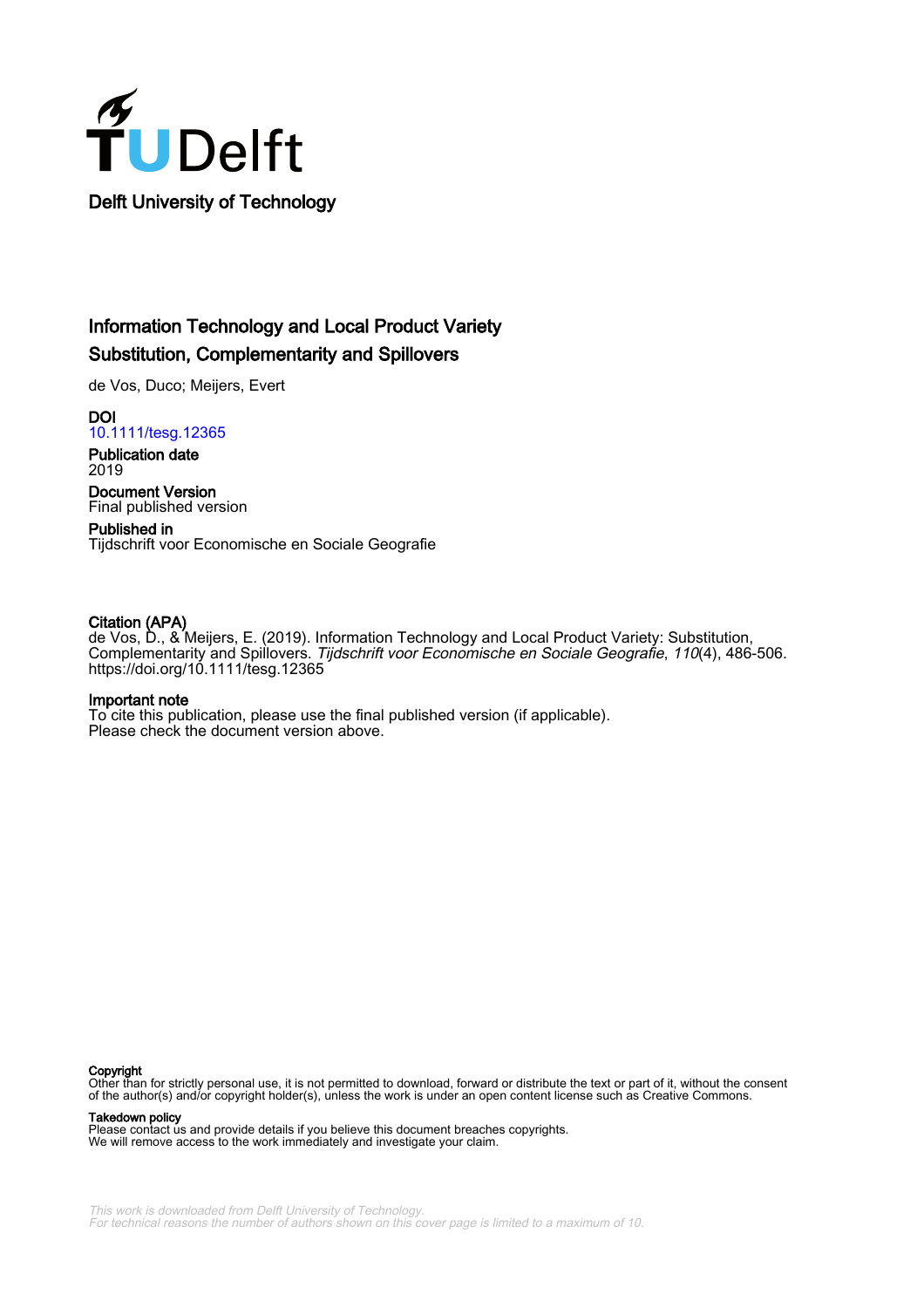# *WINDOW ON THE NETHERLANDS*

# *INFORMATION TECHNOLOGY AND LOCAL PRODUCT VARIETY: SUBSTITUTION, COMPLEMENTARITY AND SPILLOVERS*

DUCO DE VOS<sup>D</sup> & EVERT MEIJERS

*Faculty of Architecture and the Built Environment, Delft University of Technology, Julianalaan 134, 2628BL Delft, the Netherlands. E-mail: [d.w.devos@tudelft.nl](mailto:d.w.devos@tudelft.nl) (Corresponding author)*

Received: August 2018; accepted: August 2019

#### **ABSTRACT**

**This paper addresses the interaction between information technology (IT) and agglomeration. The literature distinguishes two types of interactions, namely a substitution effect and a complementarity effect. We conceptualise a third effect, namely a 'spillover' mechanism, by which IT allows places in close proximity of large cities to 'borrow size' and sustain greater product variety. We test these mechanisms using detailed data on restaurant cuisine variety in the Netherlands, and the IT dimension is measured through the use and penetration of online restaurant reviews. We find that IT complements cuisine variety in cities, and induces spillovers to smaller places near larger ones, allowing smaller places to sustain 'rare' cuisines that were traditionally only present in larger cities. As such, IT leads to the spread of agglomeration benefits such as local product variety over larger territories.**

**Key words: Information technology, agglomeration economies of consumption, spatial information frictions, product variety, restaurants**

#### **INTRODUCTION**

Many industries exhibit a positive relationship between market size and product variety. A wide variety of local products is therefore seen as a typical urban benefit (Glaeser *et al.* 2001; Rosenthal & Strange 2004). The way in which information technology (IT) interacts with this local market size externality is part of a larger, polarised debate on the interaction between agglomeration economies and IT, that, is in need of new empirical substantiation now that (mobile) access to digital information and communication channels has reached unprecedented levels in recent years.

The literature that studies the interplay between IT and offline local variety offers

mixed results. On the one hand, it is shown that internet technologies are more intensively used in rural areas, where offline alternatives of many services are not at hand (Sinai & Waldfogel 2004). On the other hand, it is often argued that the internet is more useful and beneficial in urban environments, where it can provide information on the bewildering amount of opportunities nearby, spurring demand that leads to the entry of new varieties of local products (Anenberg & Kung 2015).

Geographically, the essence of IT is that it eliminates spatial information frictions (Jensen 2007): access to most forms of information is almost ubiquitous. Decreasing spatial information frictions may not only complement the benefits of agglomeration in cities themselves, but may also

Tijdschrift voor Economische en Sociale Geografie – 2019, DOI:10.1111/tesg.12365, Vol. 110, No. 4, pp. 486–506. © 2019 The Authors. Tijdschrift voor Economische en Sociale Geografie published by John Wiley & Sons Ltd on behalf of Royal Dutch Geographical Society/Koninklijk Nederlands Aardrijkskundig

This is an open access article under the terms of the [Creative Commons Attribution](http://creativecommons.org/licenses/by/4.0/) License, which permits use, distribution and reproduction in any medium, provided the original work is properly cited.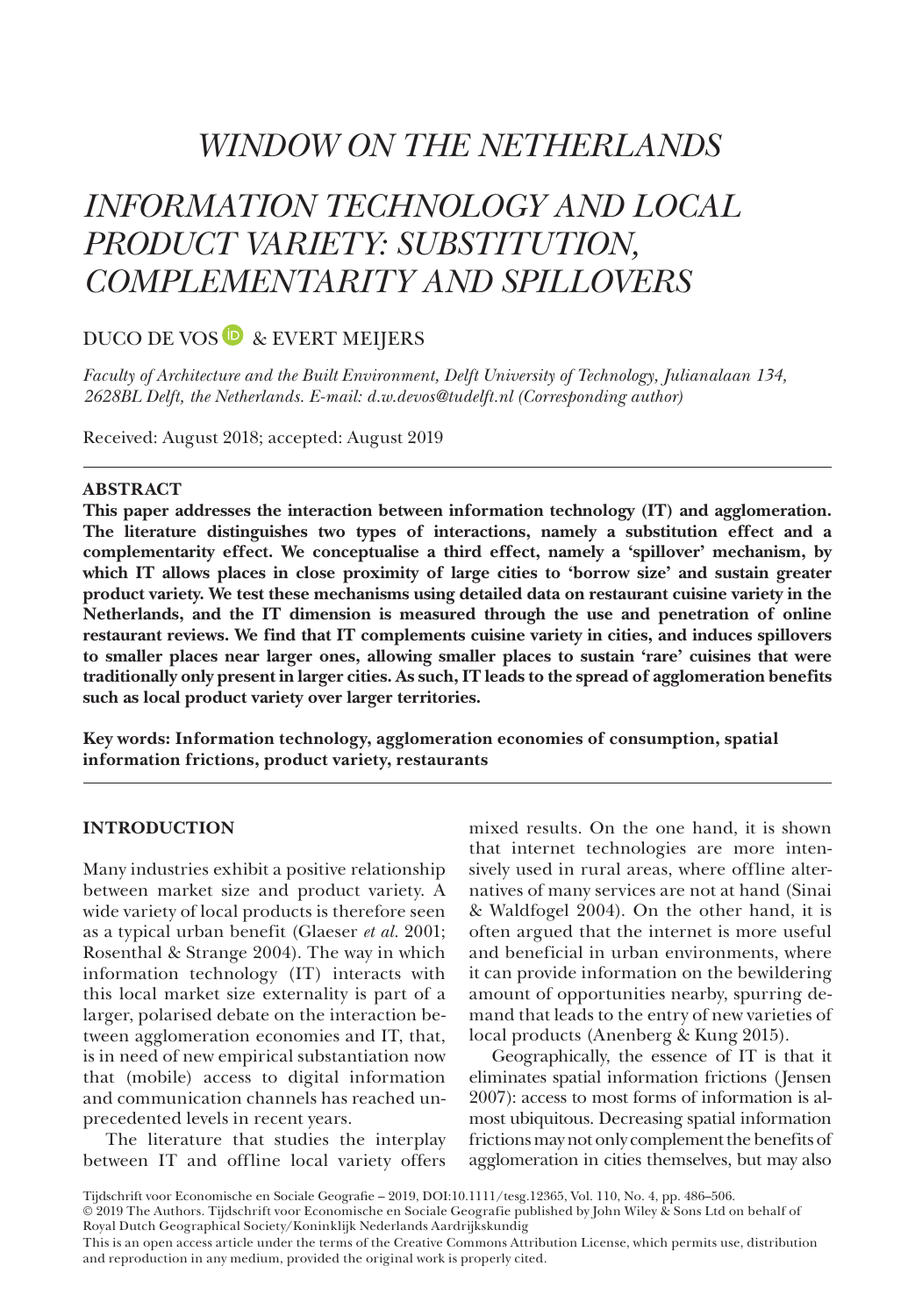allow these benefits to spill over to adjacent areas. By disseminating information about specific destinations, online information may decrease the uncertainty associated with travelling to these destinations, and thereby affect the generalised costs of travel (Mokhtarian & Tal 2013). If such an effect were sufficiently high, we would expect that places adjacent to large cities are increasingly able to capitalise on the population of their neighbours, for instance by drawing on their critical mass to sustain more specialised urban functions for which they themselves do not provide sufficient mass. Alonso (1973) coined the term 'borrowed size' for such spillover processes that weaken the strong relation between size and function of places as for instance predicted by central place theory (Christaller 1966). Within the debate on the substitution or complementary effect of IT on cities, the option of 'borrowed size' has not been considered.

We investigate the interaction between IT and local product variety using the restaurant industry in the Netherlands as a case study. This market is known for its strong relationship between market size and horizontal product differentiation (Berry & Waldfogel 2010), and the presence of a large variety of restaurant cuisines is understood as an urban consumption benefit (Glaeser *et al*. 2001; Couture 2013; Schiff 2015).1 The restaurant market is also heavily affected by internet technologies. With the rise of IT, a large part of marketing activities of restaurants has moved online. Moreover, this market enjoys extensive online word-of-mouth, through

major review websites such as Yelp, TripAdvisor, and national level counterparts, such as Iens.nl in the Netherlands (the geographical focus of our research). Research has shown that online reviews substantially affect purchase behaviour in markets for 'experience goods' in general (Huang *et al.* 2009), and in restaurant markets in particular (Anderson & Magruder 2011). Data from Google Trends shows that since 2004 there has been a dramatic increase in the use of restaurant review databases in the Netherlands, most notably the culinary website Iens.nl, and the general tourism review website TripAdvisor (see Figure 1). $<sup>2</sup>$ </sup>

The research question guiding this paper is as follows: to what extent does IT interact with agglomeration economies of consumption? Thereby, we distinguish and explore the presence of three main mechanisms:

- 1. A substitution effect; this occurs when IT is of greater benefit in smaller places, for example, because online information has a higher value when offline substitutes such as physical comparison shopping and word-of-mouth are less available.
- 2. A complementary effect; this occurs when IT is of greater benefit in larger places, for example, because online information on local goods is more valuable in dense, congested areas.
- 3. A spillover effect; this occurs when IT allows smaller places in the vicinity of larger places to 'borrow size', and sustain more agglomeration benefits locally.



Figure 1*. Google trends results for online review databases in the Netherlands.*

<sup>© 2019</sup> The Authors. Tijdschrift voor Economische en Sociale Geografie published by John Wiley & Sons Ltd on behalf of Royal Dutch Geographical Society/Koninklijk Nederlands Aardrijkskundig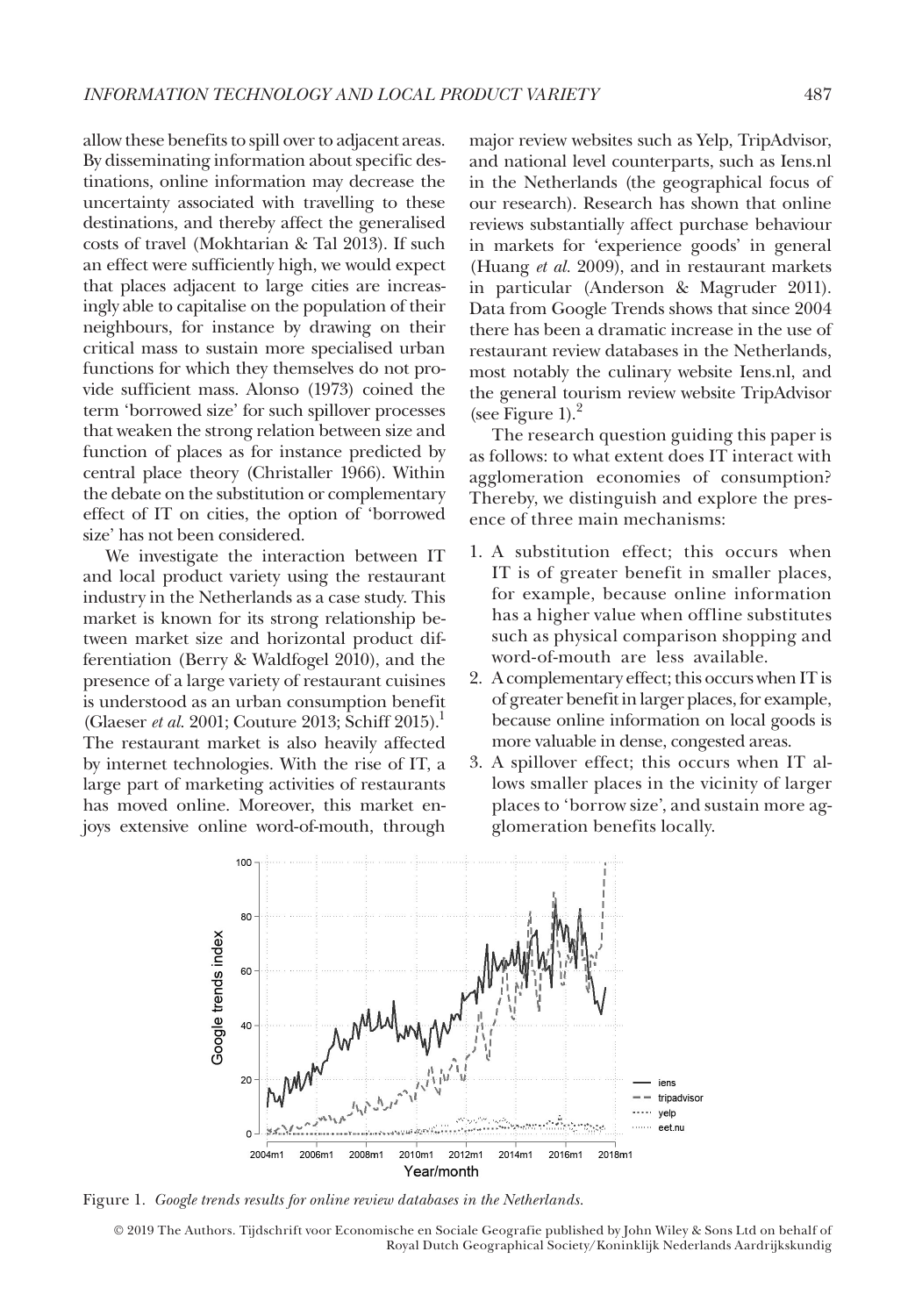By answering our research question we contribute to at least three strands of literature. First, we add to the literature that deals with the question whether IT substitutes or complements the consumption benefits of cities by examining the effect of a *direct* measure of online information on cuisine variety (Gaspar & Glaeser 1998; Sinai & Waldfogel 2004; Anenberg & Kung 2015). Second, we add to the literature that investigates the alternative sources of agglomeration externalities through borrowed size (Phelps *et al.* 2001; Meijers 2007; Meijers & Burger 2017) by highlighting potential ways in which the extent of markets may increase and enable positive agglomeration spillovers between places. Finally, we test whether the earlier established relationship between cuisine variety and local population in American metropolitan areas (Waldfogel 2008; Couture 2013; Schiff 2015) also holds in the Netherlands, and whether it is also present in a non-metropolitan context. Where earlier research was mainly focused on metropolitan areas, our analysis includes all places in the Netherlands with at least one restaurant.

The remainder of this paper is structured as follows. The next section further elaborates on the mechanisms by which online reviews interact with agglomeration and product variety. In the third section we discuss the data. In the fourth section we present our empirical approach. In the fifth section we present the results, and we subject our results to several sensitivity checks. The final section concludes.

#### **AGGLOMERATION, ONLINE REVIEWS, AND CUISINE VARIETY**

During the 1990s and early 2000s several authors declared that the 'death of distance' was near (Cairncross 1997), the world was increasingly becoming 'flat' (Friedman 2005), and that geography and proximity seemed to matter less and less, as a result of advances in IT and continuing globalisation. The economic and geographic literature concerned with this question continued to emphasise the ways in which distance still seems to matter (Goldfarb & Tucker 2017). It is, for instance, generally argued that tele or online communication complements face-to-face encounters, and that the increasing need for encounters offsets the decentralising effects

of IT (Gaspar & Glaeser 1998; Leamer & Storper 2001). Next to that, it is argued that while the usage of IT is usually higher when real-world offline options are less available, for instance in rural areas, the welfare benefits of IT are greater in urban areas where information on local offline options is more valuable because it spurs demand for local goods, and allows the entry of new varieties (Sinai & Waldfogel 2004; Anenberg & Kung 2015).

The rise of online reviewing of restaurants is a prime example of how information technology has made information on local consumption options accessible. We believe there are three mechanisms by which these online reviews interact with agglomeration economies of consumption in the restaurant market.

First, online reviews may provide a substitute for word-of-mouth advertising and comparison shopping, traditionally fostered by physical proximity. Word-of-mouth advertising is local by definition. It requires face-to-face contact, and it can only involve restaurants that have been visited in person, which is more likely for restaurants close by. The effect of word-of-mouth may be declining, in favour of online reviews. Similarly, online reviews substitute physical comparison shopping: one of the traditional reasons for restaurants to cluster together in cities. By allowing potential customers a detailed comparison of restaurants before arriving at the scene, online presence in general, and online reviews in particular may substitute the need for restaurants to locate near one another. Thus the attractiveness of places where restaurants cluster – typically cities – would decrease in favour of places with a lower restaurant density. Following this mechanism the advent of online restaurant reviewing would substitute agglomeration economies of consumption.

Second, online reviews may be of greater value and effect in cities. It is argued that one of the main effects of IT is the reduction of spatial information frictions (Jensen 2007). Information about local goods has traditionally depended critically on proximity. By loosening the relationship between proximity and information, online information in general, and online reviews in particular may lead to increased demand for local goods, and thereby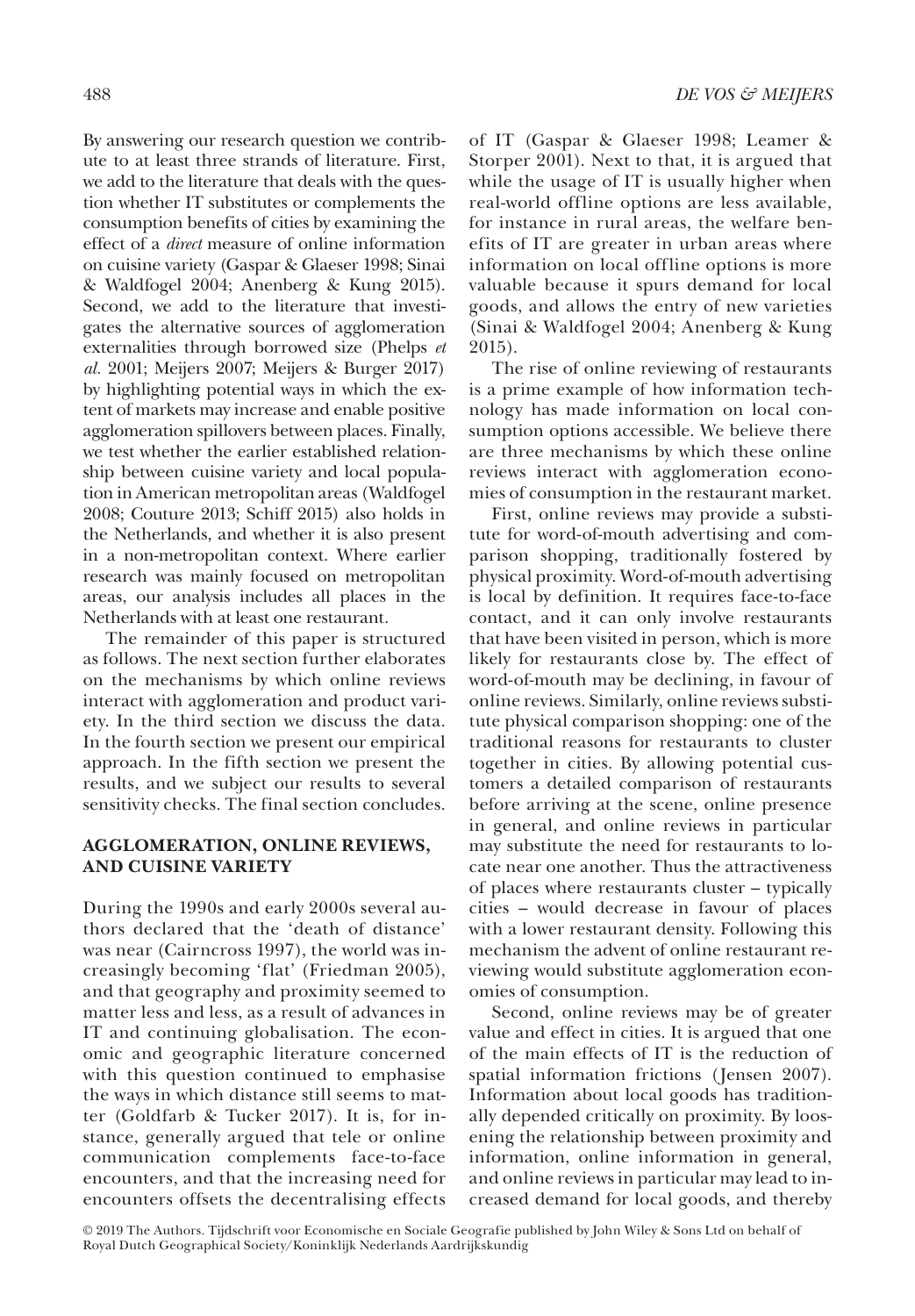spur product variety. If, as Anenberg and Kung (2015) argue, spatial information frictions are more abundant in dense, congested cities with a bewildering amount of offline opportunities, then the variety economies of cities may be complemented by IT. Anenberg and Kung (2015) find such evidence for the food truck industry in metropolitan areas in the US.

Third, online reviews may influence the willingness to travel for restaurants, not only within, but also between places. In the transportation literature it is well established that ICT does not only substitute making trips, but also complements travel in many ways. Particularly, IT has a role in 'disseminating information about specific destinations' (Mokhtarian & Tal 2013). By providing extensive information about the quality of restaurants, culinary review websites circulate such information. This may well increase the spatial extent of restaurant markets, because people are willing to travel further for restaurant visits if they face less uncertainty about their offer, while navigation devices make them easier to find. This may give rise to a complementary effect, because cities can draw better upon population in the surroundings. However, in places not too distant from large cities, an increased spatial extent of restaurant markets will entail a greater increase in consumer potential, compared to places in scarcely populated areas. This affects the location choice of new restaurants, for whom smaller places in the vicinity of larger ones have become more attractive. Evidence from Couture (2013) shows that almost all benefits of density in the restaurant market arise from the fact that people living in dense urban areas visit more restaurants, rather than from travel time savings. In the same manner, the abundance of information on the internet may induce people to travel further for restaurant visits, rather than to visit nearby restaurants more often.

This spillover mechanism may give body to the claims of several authors that the traditional benefits of urban size are increasingly substituted by 'borrowed size' (e.g. Phelps *et al.* 2001; Meijers 2007; Meijers & Burger 2017). This literature suggests that higherorder functions are increasingly found in places that are smaller than (central place) theory would suggest. They argue that the central place hierarchy of functions between cities – in which the most populated places tend to have the most higher order functions – is declining, in favour of stronger, more complex and complementary relationships between cities causing a decoupling of size and function.

To investigate the existence and interactions of the proposed mechanisms (substitute, complement, spatial spillover effect) we focus on two relationships. First, to investigate whether there is predominantly substitution or complementarity between online reviews and agglomeration economies of variety, we estimate the effect of online review intensity on cuisine variety, and we assess whether this effect is greater in larger or in smaller places. Second, to investigate whether online reviews enable places in the vicinity of larger cities to borrow size, and thus sustain a greater variety of cuisines than one would expect given their size, we examine to what extent the effect of online reviews on cuisine variety depends on distance to the nearest population centre.

# **DATA**

**Background** – The history of restaurant cuisine variety in the Netherlands started in cities. The first Chinese restaurant in the Netherlands was opened in 1920 in Rotterdam, and the first Chinese restaurant that was aimed at Dutch customers was opened in 1928 in Amsterdam.<sup>3</sup> An excess of Chinese cooks during the economic crisis of the 1930s, and the increasing demand for Asian food by colonists returning from Indonesia stimulated the subsequent rise of Chinese restaurants: by 1945 there were 30 Chinese restaurants in the Netherlands, and by 1965 there were 225, of which many advertised themselves as Chinese-Indonesian (van Voskuilen 2013). Other ethnic cuisines followed during the 1960s and 1970s, as a result of labour migration from southern Europe (Italian, Greek, Spanish, Turkish) and decolonisation (Surinam).

Next to the specificities related to trade, colonialism, and work migration, there are a few other peculiarities concerning restaurant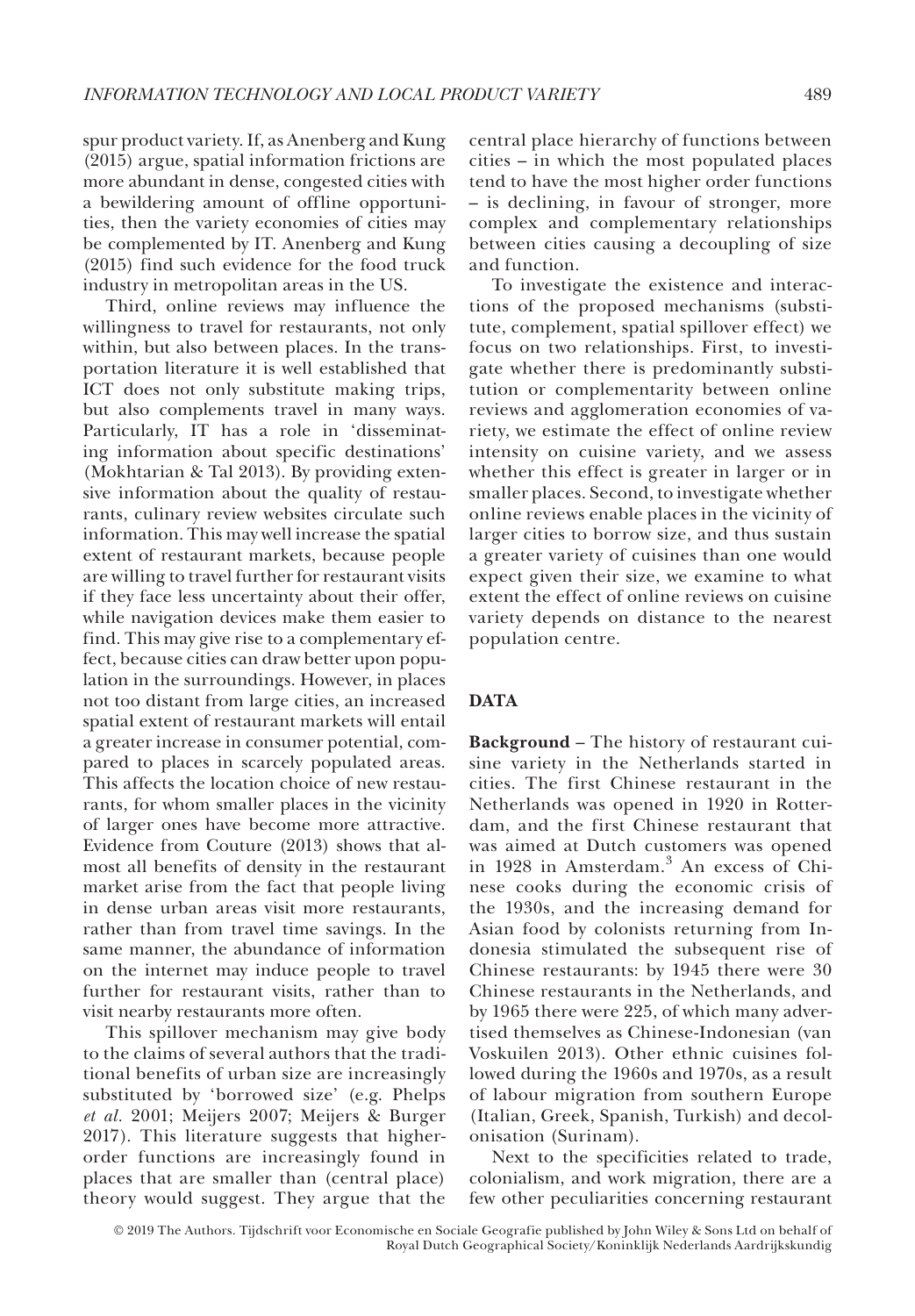cuisine variety in the Netherlands. First, this market may be particularly prone to diversification because of a weak national food identity (DeSoucey 2010; Terhorst & Erkuş-Öztürk 2018). Indeed, the limitations of Dutch cuisine have led to many crossovers with other cuisines, most notably French. Second, the geography of restaurant variety in the Netherlands is not only shaped by the market. In the 1980s, the Dutch Ministry of Economic Affairs devised special rules that allow maximally one foreign owned Chinese-Indonesian restaurant for each 10,000 inhabitants in a municipality (Koopman 2002). Similar rules continue to apply nowadays: new migrants that apply for a permit in the Netherlands need to fulfil several characteristics that show that they provide a genuine merit to the Dutch economy.<sup>4</sup> EU citizens, on the other hand, have the freedom to start a business in the Netherlands since the Rome Treaty,<sup>5</sup> conditional on some provisions. De Lange (2016) notes that, due to trade agreements, entrepreneurs from Japan and the United States are almost as privileged as EU citizens in this respect. Finally, there are several other notable cuisine varieties in the Netherlands, not necessarily related to decolonisation, large-scale immigration or specific trade agreements, but rather to globalisation. These include Argentinian steakhouses, Mexican *cantinas*, Indian curry houses, and Thai and Vietnamese restaurants. Recent research into the Dutch restaurant industry calls attention to the role of urbanisation and gentrification in the continuing growth and diversification of this market (Terhorst & Erkuş-Öztürk 2018), and in the changing geography of haute cuisine restaurants (Boterman 2018).

**Measuring cuisine variety** – To study the current dynamics in the geography of cuisine variety in the Netherlands, we collected data on the universe of restaurants in the Netherlands, in 2000 and 2016, subdivided into 20 cuisine categories that broadly refer to different nationalities. The data are provided by HorecaDNA, and is constructed using the business registry of the Dutch Chamber of Commerce (Kamer van Koophandel). The information is available at the 4 digit postcode

level  $(9 \text{ km}^2 \text{ on average})$ , and also includes the number of inhabitants at this scale. We recoded the data to the level of places (villages, towns, and cities in the Netherlands). There are 2,456 such settlements in the Netherlands. Population data is available for all places with more than 100 inhabitants, and Amsterdam had the largest population (747,725) in 2016. Summary statistics of these data are in Appendix Table A1. For the main analysis we use the same data on the number of cuisines in settlements, but only for the year 2016. Here we consider it as a continuous measure of cuisine variety. Figure 2 shows the distribution of this variable.

While this categorisation of 20 cuisine types is not exhaustive, and only measures variety across (groups of) nationalities, it is the only categorisation that covers all restaurants in the Netherlands, and it is consistent across places. We found that this categorisation correlates highly (0.9405) with a measure of cuisine variety based on 92 cuisine types, calculated from the Iens.nl data rather than from registry data. We do find that our measure of cuisine variety underestimates variety in places with the highest variety. Therefore, in our sensitivity analysis we check whether our results change when we exclude large cities with a high variety.

**Measuring information technology** – We measure information technology as the relative amount of online information on local restaurants, for each place in our dataset. We do this by calculating the share of restaurants in a place with at least one review on Iens.nl. Given the prominence of Iens.nl at the time of collecting the data (see Figure 2), we argue this is a reasonable proxy for online presence across all online channels. We scoured the entire website, consisting of georeferenced information of 21,795 Dutch restaurants, on 8 September 2016. Together with the detailed information on the total amount of restaurants in a settlement we are thus able to calculate the share of reviewed restaurants.<sup>6</sup> Figure 3 shows the distribution of this variable.

The indicator for the share of reviewed restaurants may depend on the turnover rate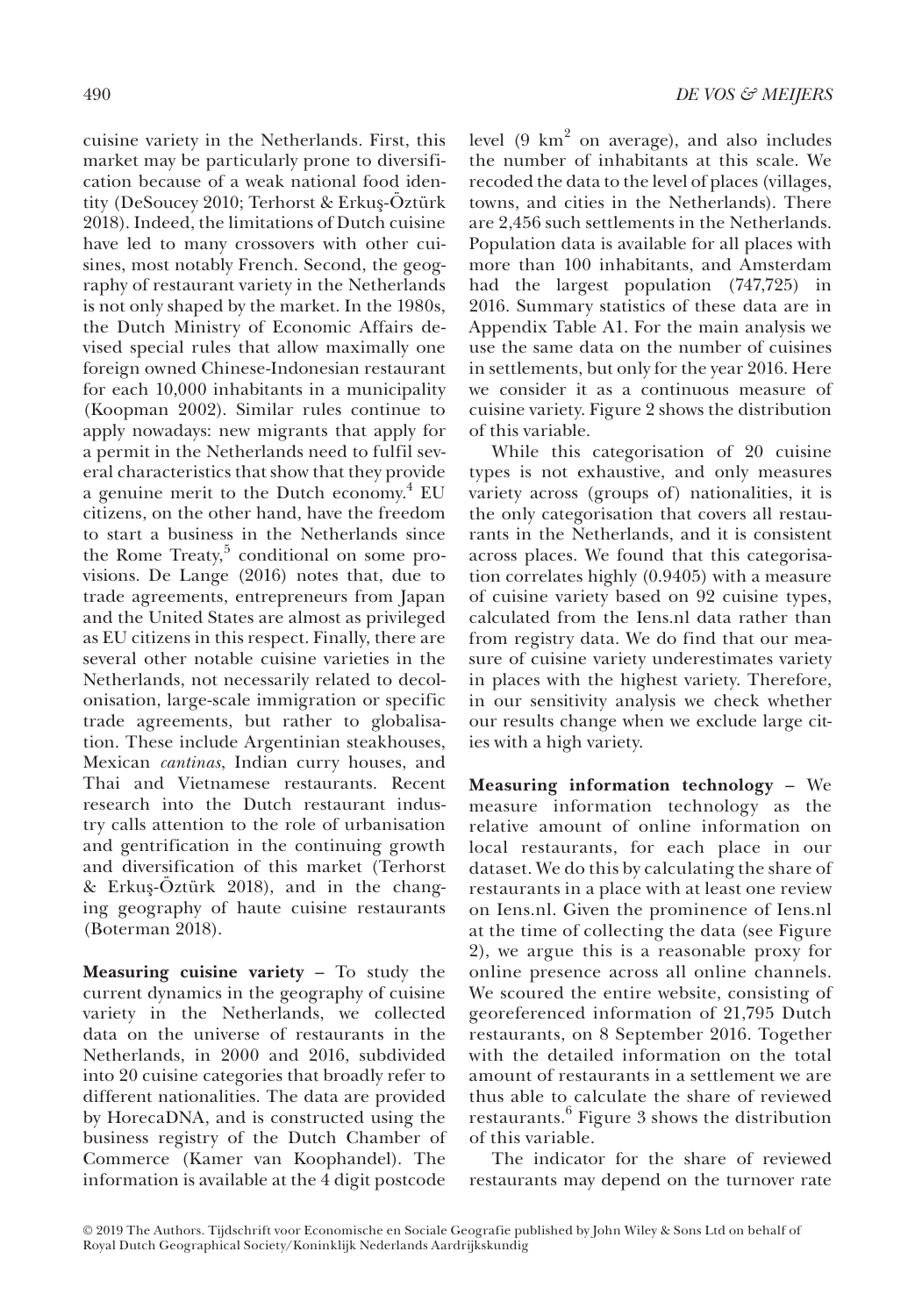

Figure 2*. Histogram of the number of cuisines and the share of reviewed restaurants.*

of restaurants. This may bias our results if the turnover rate is related to variety. One could indeed argue that vivid places with a high cuisine variety probably have a higher turnover rate. Since brand new restaurants may not be present on Iens.nl immediately, we run the risk of underestimating information technology presence in places with the most variety. This will bias our results downward, so in this sense our estimates may be seen as a lower bound of the real effect. We do believe that the extent of this bias will be limited, because in 2016 Iens. nl deleted reviews that were older than 4 years.

**Data description** – We enrich the data with demographic composition characteristics from Netherlands Statistics (CBS). We include household size, household income, the share of high educated, young and old people, and the share of western and non-western foreigners. For household income and the share of higher educated, data from 2016 is missing, and we use the income level of the nearest preceding year available (2012). Information on the share of high educated people is only available at the municipality level, and only for the year 2015. Netherlands Statistics' definition of western foreigners refers to persons of whom at least one parent is born outside of the Netherlands, in either Europe (excl. Turkey), North America, Oceania, Indonesia or Japan. Other foreigners include people with at least one foreign born parent from any other country. Furthermore we use data on the amount of hotel beds (also from HorecaDNA.nl).

The summary statistics are presented in Table 1. Dutch places have a modest variety of cuisines on average, with 1.88 cuisines on 20.16 restaurants. In 2000 the average number of cuisines was 1.56 so there has been a slight increase. The average share of reviewed restaurants is 30 per cent (43% for all settlements with at least one restaurant), with considerable variation between places, and about 0.02 reviews per capita. In Appendix Table A2 we report summary statistics for the part of the sample for which the (historical) number of cuisines and the average household income are greater than zero, because we only use this set of data in the analysis. This leaves us 1,280 places, about 57 per cent of all places. Arguably, excluding all (genuinely tiny) places without restaurants should not be problematic, because the share of reviewed restaurants is only informative if there is at least one restaurant.

#### **METHODS**

**Empirical approach** – We begin our empirical analysis by exploring how cuisine variety changed across places, between 2000 and 2016. We use maps of cuisine variety, and we plot the smoothed relationship between population and cuisine variety for both years, to examine the geographical pattern of changes in cuisine variety, and to what extent it varies with the size of local population. As during this period there were many major IT advances (broadband internet, Wi-Fi, 3G, smartphones, etc.), the patterns we find can give us some initial expectations about how IT affected cuisine variety.

In the exploratory part we also investigate to what extent the distribution of cuisines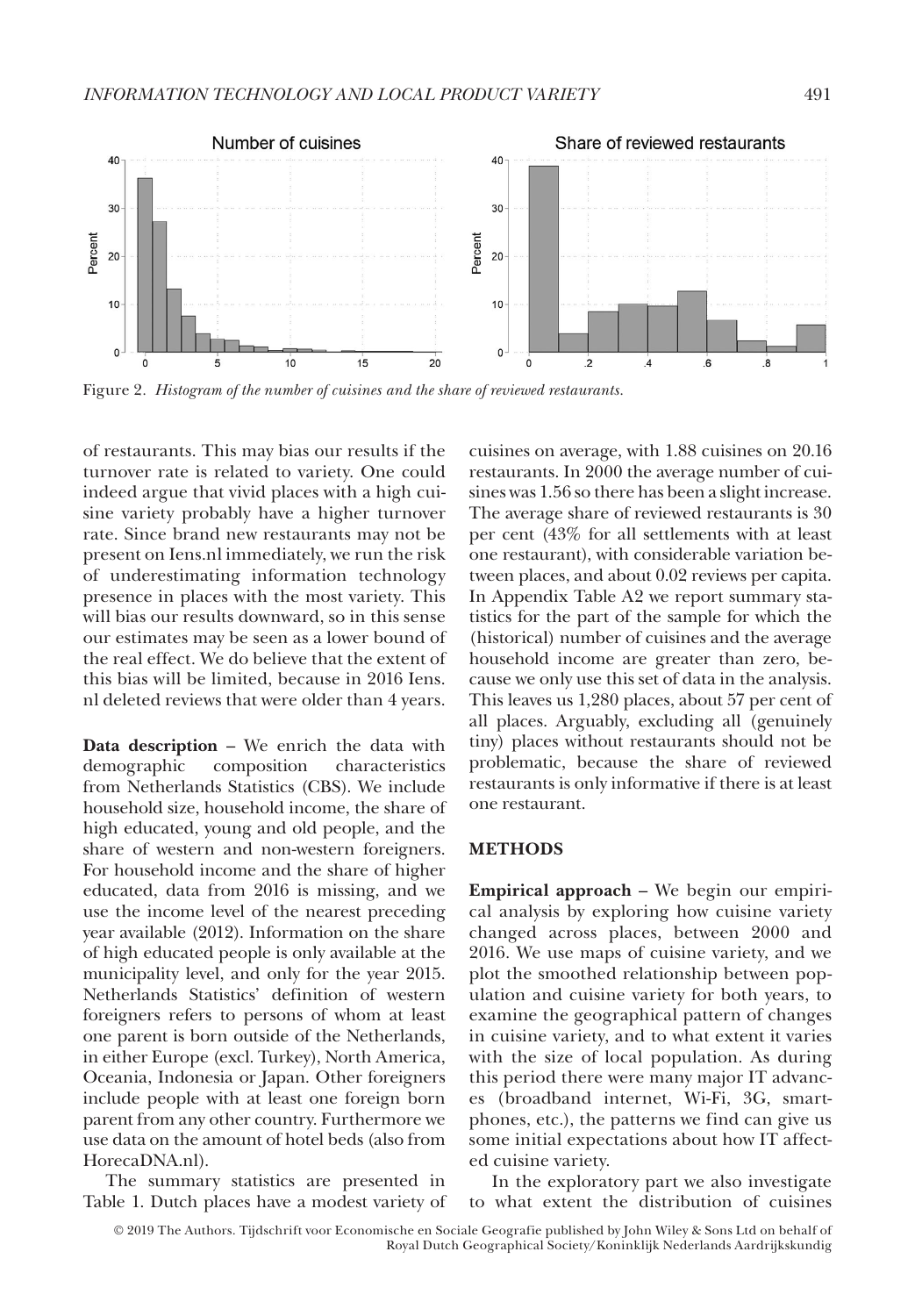

© 2019 The Authors. Tijdschrift voor Economische en Sociale Geografie published by John Wiley & Sons Ltd on behalf of Royal Dutch Geographical Society/Koninklijk Nederlands Aardrijkskundig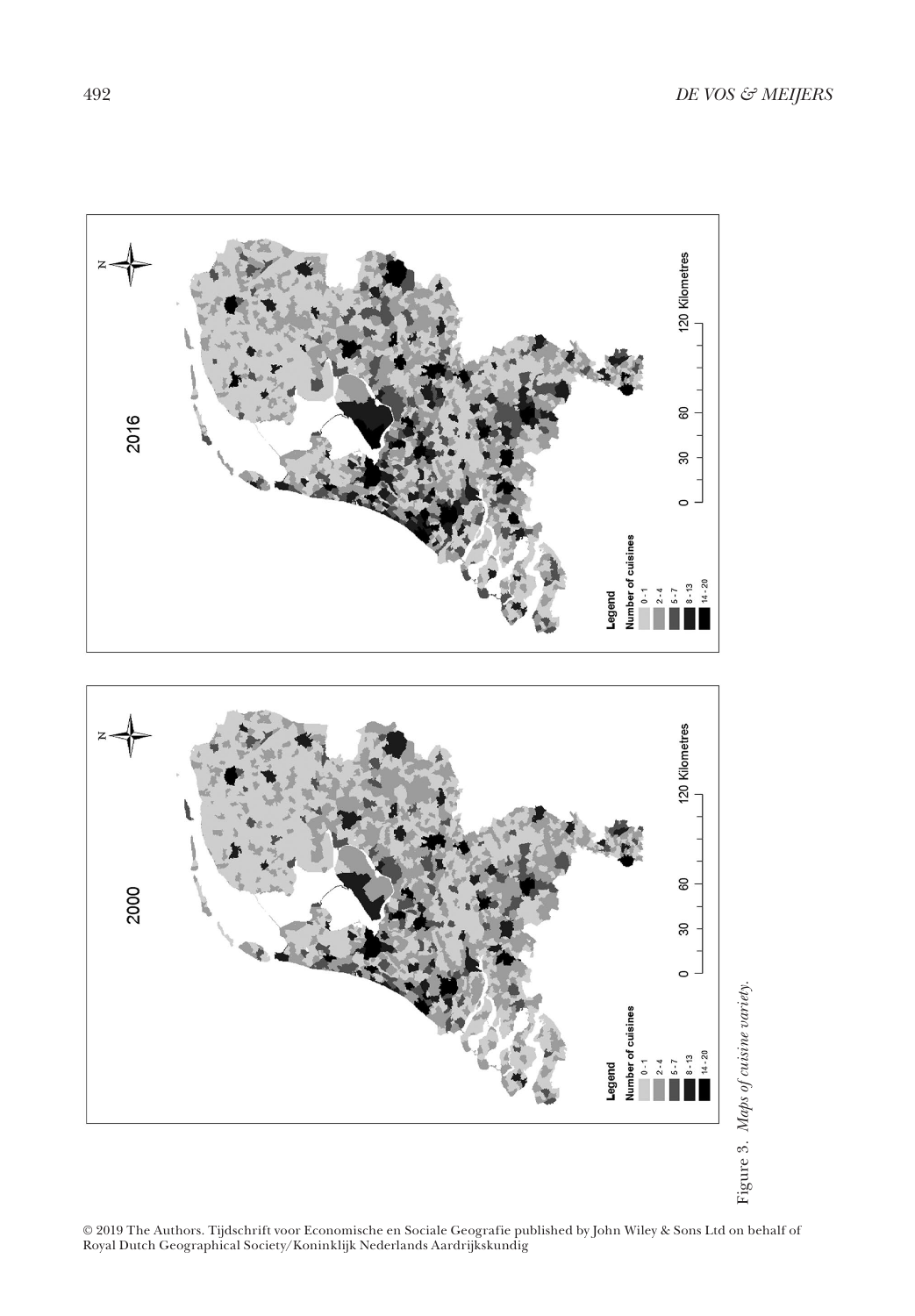|                               | (1)             | (2)     | (3)      | (4)      | (5)     |
|-------------------------------|-----------------|---------|----------|----------|---------|
| Variables                     | Mean            | Sd      | Min      | p50      | Max     |
| Number of cuisines            | 1.881           | 2.814   | $\Omega$ |          | 20      |
| Number of cuisines 2000       | 1.557           | 2.268   | $\Omega$ |          | 20      |
| Number of restaurants         | 20.16           | 112.7   | $\Omega$ | 5        | 4,088   |
| Number of restaurants/capita  | 0.00351         | 0.00499 | $\Omega$ | 0.00240  | 0.0741  |
| Hotel beds/capita             | 0.0232          | 0.106   | $\Omega$ | $\Omega$ | 2.477   |
| Share of reviewed restaurants | 0.301           | 0.299   | $\Omega$ | 0.286    | 1       |
| Number of reviews/capita      | 0.0196          | 0.0561  | $\Omega$ | 0.00200  | 0.992   |
| Population                    | 7,540           | 28,831  | 100      | 1,690    | 747,725 |
| Population density            | 0.397           | 0.646   | 0.00478  | 0.165    | 6.415   |
| Area (hectare)                | 1,517           | 1,641   | 18.92    | 1,070    | 26,058  |
| Average household size        | 2.393           | 0.216   | 1.670    | 2.380    | 3.420   |
| Average household income      | 34,352          | 10,616  | $\Omega$ | 36,300   | 81,800  |
| Share high educated           | 24.29           | 7.046   | $\Omega$ | 23.70    | 96.80   |
| Share young                   | 0.163           | 0.0306  | 0.0345   | 0.162    | 0.349   |
| Share old                     | 0.197           | 0.0459  | 0.0333   | 0.194    | 0.581   |
| Share western foreign         | 0.0653          | 0.0476  | $\Omega$ | 0.0549   | 0.624   |
| Share nonwestern foreign<br>N | 0.0306<br>2,249 | 0.0411  | $\Omega$ | 0.0204   | 0.675   |

Table 1. *Summary statistics.*

across places conforms to a *central-place hierarchy*, according to which the rarest cuisines are found in places that have all other, more common cuisines. For this purpose we use a hierarchy diagram and a hierarchy statistic, initially proposed by Mori *et al*. (2008). The hierarchy statistic captures the share of cuisine-place pairs for which all places with more cuisines, also have the respective cuisine. Following Schiff (2015) we test the null hypothesis that cuisines are randomly assigned across places. We do this by running 1,000 simulations in which we randomly draw cuisine types for every settlement, based on the observed number of cuisines, estimating the distribution of the hierarchy statistic in a counterfactual situation in which a place with only one cuisine should not be more likely to have an Italian cuisine, than a Japanese cuisine.

The next step is to investigate the relationship between the share of reviewed restaurants and local cuisine variety. The idea is that if relatively more restaurants in a place are reviewed at this website, online information dissemination is more effective, and demand increases, spurring the entry of new varieties. Following Schiff (2015) and Berry and Waldfogel (2010), the dependent variable is the logarithm of the

number of cuisines. The independent variable that denotes population is also in logs, so the resulting coefficient can be interpreted as an elasticity. The specification is as follows:

$$
\log(C_i) = \alpha + \beta \log (P \circ p_i) + \gamma \log (Area) + \delta R_i
$$
  
+ $\kappa X_i + \epsilon_i$ ,

where *C* is the number of cuisines. We add an interaction between the share of reviewed restaurants and population to assess whether the effects of reviews on variety are greater in larger or in smaller places. Our conclusion depends on the value of  $\frac{\partial^2 E}{\partial \phi^2}$  [log(*C*)|log(*Pop*),*R*|  $\frac{\partial R}{\partial \phi}$  (*Pop*). If this is positive, IT and local population complement each other in generating local variety, if this is negative the effect of IT on local variety is greater in smaller places.

Finally we investigate whether IT can be linked to increased spillovers between places. This is the third mechanism through which IT may impact agglomeration. Here we allow the effect of IT on cuisine variety to vary across distance from nearby population centres (*Dist<sub>i</sub>*), using different population thresholds that define such a centre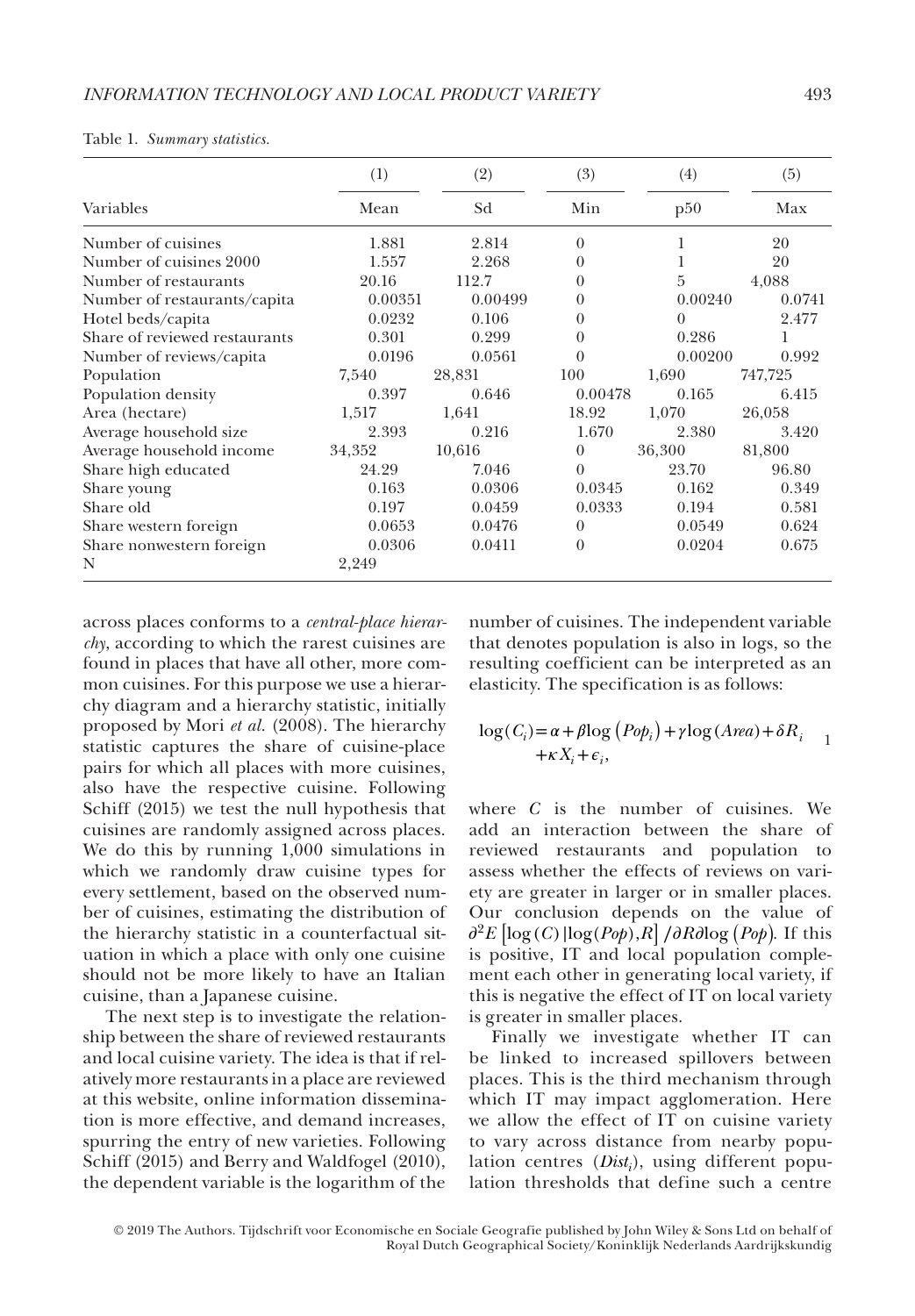(20k, 50k, and 100k). If IT is associated with spillovers between places – that is with increased demand from nearby places – we expect the effects of IT to be greater in the vicinity of large population centres, namely,  $\partial^2 E[\log(C)|R, Dist]/\partial R \partial Dist$  < 0.

**Identification issues** – We aim to measure the causal effect of the share of reviewed restaurants on cuisine variety. However, this relationship poses several identification problems, including a potential bias due to omitted variables (Angrist & Pischke 2008). In our regression models therefore, we control for a variety of socio-demographic variables. In addition, we include the number of hotel beds per capita to control for the effects of elevated demand due to local tourism.

There remain other issues. Severe local competition may for instance both trigger restaurants to differentiate their cuisine from other restaurants, and to register at online review databases. Evidence from the management literature indeed shows that the extent of online information about products can be related to the extent of competition (Li *et al.* 2011). We resolve this issue by taking two steps. First, by focusing on the share of *reviewed* restaurants we have an independent variable that cannot be easily controlled by restaurant owners. While restaurant owners may in principle register their restaurant at Iens. nl, reviews have to come from customers, and registration at Iens.nl is not required to leave a review.<sup>7</sup> Second, we control for the extent of local competition by including the number of restaurants per capita as a proxy.

There also exists the possibility of selection. Online reviewers may for instance be disproportionately attracted to cities with a culinary culture, with a lot of restaurants and different cuisines. Following this reasoning, typical 'foodie cities' would have both more cuisines and more reviewed restaurants, without there being a causal relation from IT to variety. An ideal strategy to control for such time-invariant characteristics of places would be to use temporal variation to estimate the effect. Unfortunately we only have cuisine data at the level of places until 2016, and Iens.nl data starting 2016. Therefore we employ an alternative strategy in which we include the cuisine count from 2000 as a proxy for 'culinary culture'. The key assumption here is that variation in the share of reviewed restaurants is random, conditional on cuisine variety in 2000 and the other control variables. Since the Iens.nl website started in 1999, cuisine variety in 2000 is likely unaffected by Iens.nl reviews.

Finally there is the issue of reverse causality. This would be the case if greater variety in cuisines would trigger consumers to leave reviews, or alternatively, if restaurants with rare cuisines are somehow more attractive to review. The ideal strategy to deal with this type of bias is to find an instrumental variable that only affects cuisine variety through its effect on the share of reviewed restaurants. We experimented with a number of candidates, including the number of reviews per capita, the penetration of glass-fibre internet, and distance to Amsterdam (the city where Iens.nl started). We could not find an instrument that was both strong and clearly exogenous to cuisine variety. We also experimented with a model based on time variation in reviews and variety, using municipality level data between 2016 and 2017, but there was not enough variation for any significant results. While we are confident that controlling for 'foodie cities' captures a large part of the reverse causality problem, it cannot be ruled out that changes in cuisine variety between 2000 and 2016 affected the share of reviewed restaurants rather than the other way around. Our results remain sensitive to this issue, which would bias our estimates upwards.

We ignore potential reverse causality between cuisine variety and local population because earlier results on the relationship between population and cuisine variety suggest that controlling for reverse causality does not alter results (Schiff 2015), in line with results from for example, Chen and Rosenthal (2008) who find that local amenities, among which cuisine variety, are in fact a minor pull-factor of cities compared to business factors.

## **RESULTS**

In this section we proceed with the empirical analysis. First we explore changes in the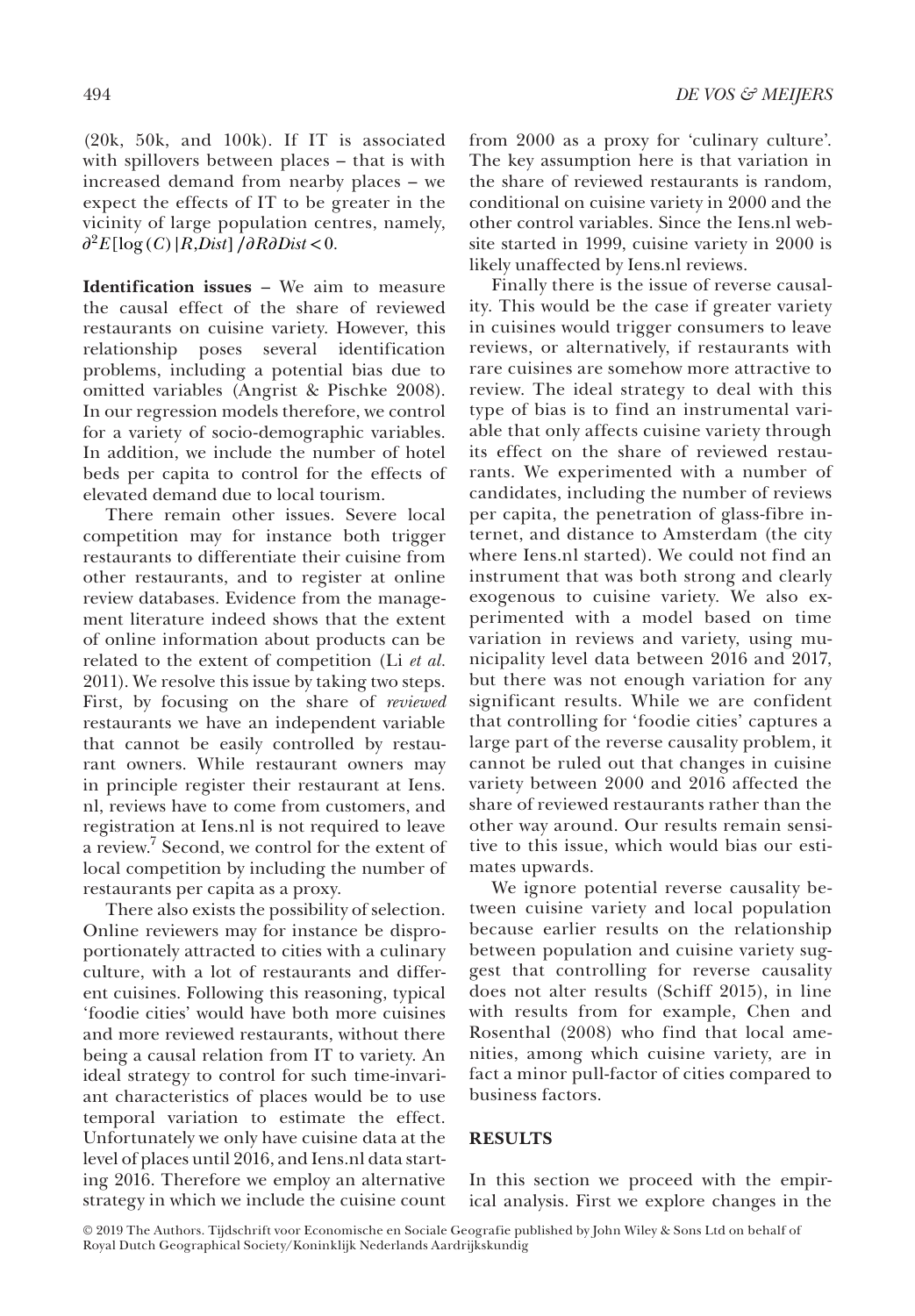geographical distribution of cuisines between 2000 and 2016. Then we estimate the effect of the share of reviewed restaurants on cuisine variety, and we investigate to what extent this effect varies across smaller and larger places, and with distance from population centres. Finally, we subject our results to several sensitivity checks.

**Cuisine variety across places** – Figure 4 shows the geographic distribution of cuisine variety over Dutch settlements. This map clearly shows that cuisine variety rose countrywide between 2000 and 2016, and that cuisine variety seems to have radiated out from places that had a varied supply of cuisines in 2000. We examine whether the (observational) relationship between municipal population and cuisine variety has significantly changed during this period. Figure 5 depicts the fitted relationship between (the logarithm of) population and cuisines, using a local polynomial function. For places with populations between 1,000 and 100,000, cuisine variety has increased significantly.

Figure 6 shows hierarchy diagrams for the year 2000 and 2016. Here cuisine-place pairs are ranked according to (1) the rarity of the cuisine (y-axis, 0 is rarest), and (2) the amount of cuisines in a place (x-axis). Both years show a clear hierarchical pattern in which rarer cuisines are more likely to be present in places that have more cuisines. Following Mori *et al*. (2008), we use the term 'hierarchy event' for cuisine-place pairs for which all higher ranked places also have the respective cuisine, and 'non-hierarchy event' for all other pairs. The difference in hierarchy for both years can be assessed using a hierarchy statistic that denotes the share of hierarchy events. This is equivalent to the share of dots in the graph for which all 'slots' on the right are occupied. In 2000 23.2 per cent of cuisine-municipality pairs were hierarchy events, versus 18.2 per cent in 2016. While both years show a significant hierarchy compared to the hierarchy that results from a random cuisine distribution (7.1%), the difference in hierarchy between 2000 and 2016 is significant ( $p = 0.000$ ) and this means that the functional hierarchy cuisine variety across cities has decreased during this period.

We draw three conclusions from this exploratory analysis. First, the finding that cuisine variety seems to have grown most extensively near places where variety was already high is in line with the hypothesis that the advent of IT in the restaurant industry led to an increase in the geographical extent of restaurant markets, and increased spillovers between places. Second, the functional form, and size of the relationship between local population and variety did not change dramatically during the study period, which indicates that local population is still a major factor explaining cuisine variety. Finally, the finding that the hierarchical distribution of cuisines across places has decreased may indicate that IT has made it possible for (residents of) nearby places to make better use of complementarities in the supply of cuisines.

**Substitution or complementarity** – Table 2 presents the results of regression models based on equation (1). It should be noted that the dependent variable is in logs, so a *dR* increase in the share of reviewed restaurants leads to a  $(e^{dR*\delta}-1)*100\%$  increase in cuisine variety. Column (1) reports a coefficient of 0.254 for the share of reviewed restaurants, which means that a 0.25 increase (about a standard deviation) leads to a 6.5 per cent increase in cuisine variety. This is comparable to the effect of increasing the amount of inhabitants in a settlement with 29 per cent. We find positive effects of restaurants per capita, and the number of cuisines in 2000, so both competition and 'culinary culture' seem closely related with cuisine variety. The effect of hotel beds per capita is only significant at the 10 per cent confidence level.

Results from column (2), in which we use population density instead of population and area separately, result in similar findings, although it seems that variables that distinguish urban from non-urban environments (such as the share on non-western foreigners and cuisine count in 2000) matter more in this regression. According to this model a 0.25 increase in the share of reviewed restaurants results in a 5.4 per cent increase in cuisine variety. The effect of population density suggests that all else equal, places that are twice as dense have about 7 per cent more cuisine variety.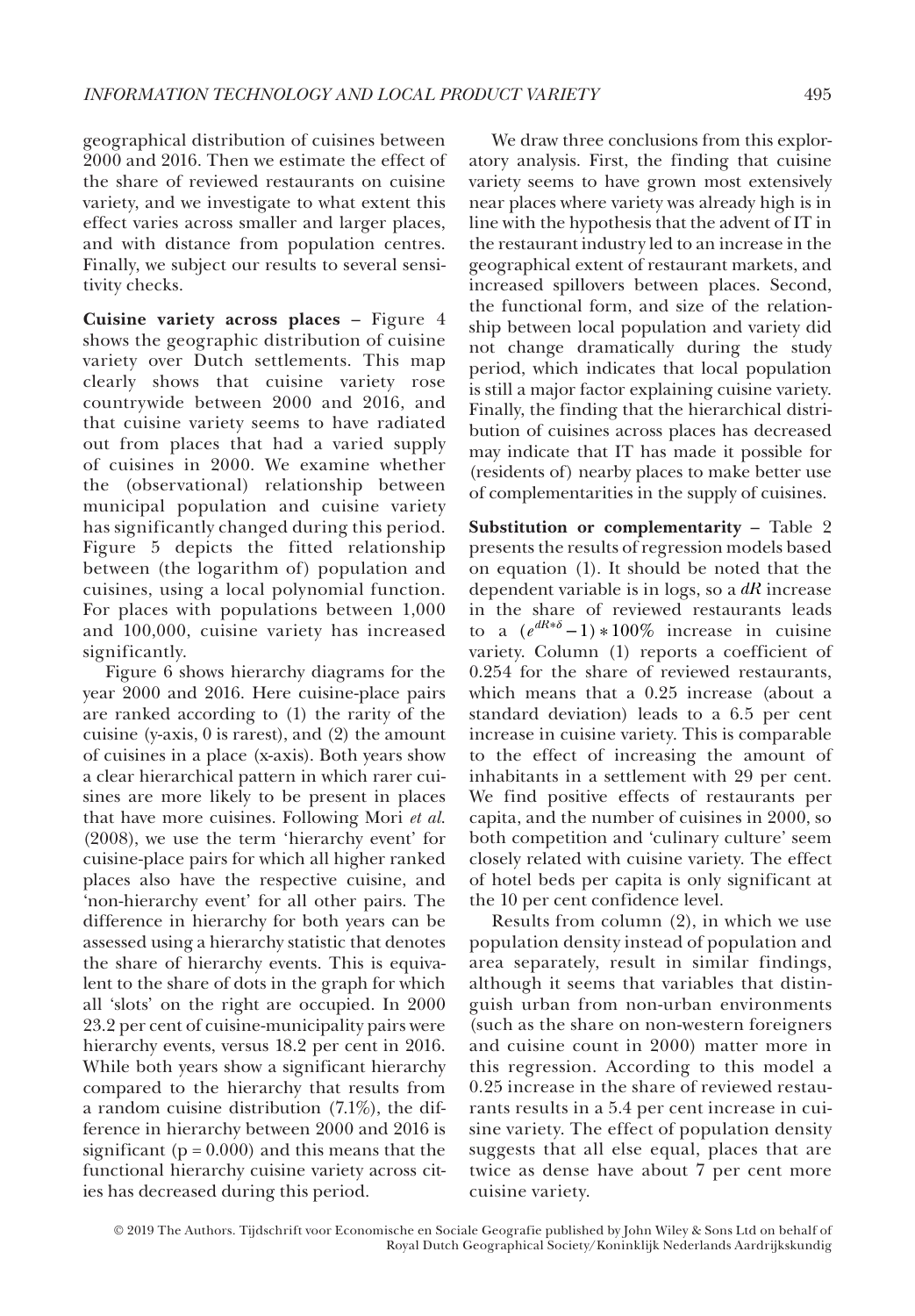

Figure 4*. Non-parametric fit of the relationship between population and cuisine variety in Dutch places in 2000 and 2016.*



Figure 5*. Hierarchy diagrams, 2000 and 2016. The observations are instances in which a cuisine is present in a place. Along the y-axis, cuisines are ranked according to their year specific rarity (where 1 denotes the rarest cuisine). Along the x-axis, places are ranked according to the number of cuisines they have. The place rank starts at 996, because 995 places have no cuisines at all.*

In columns (3) and (4), we allow for a linear interaction between the share of reviewed restaurants and population and population density respectively. In these models

population and population density are centred around their mean, for ease of interpretation. The resulting estimates are shown graphically in Figure 7, and they are unequivocal: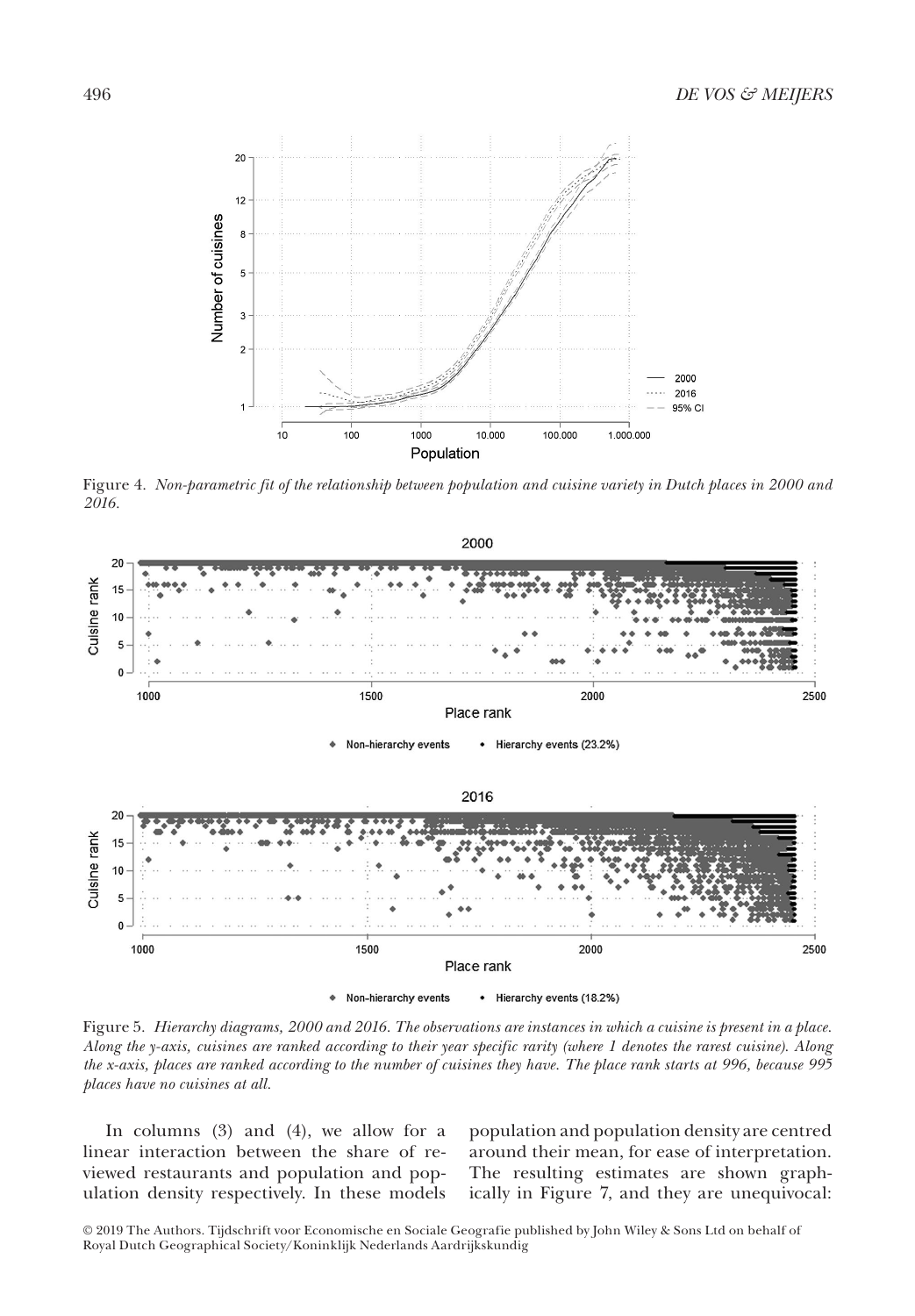

Figure 6*. Marginal effects of the share of reviewed restaurants across population (l) and population density (r). The dots represent the point estimates, the vertical lines represent the 95% confidence intervals, and the dashed line represents 0.*

the effect of the share of reviewed restaurants is higher in both larger and denser places. Column (3) provides a range of estimates from –0.15 in the smallest place, to 1.45 in the largest. In column (4) the estimates range from –0.32 in the least dense places to 0.81 in the densest. The emerging pattern suggests a complementary relationship between the cities and IT when it comes to variety in the restaurant market.

**Spillovers** – Recall that Figures 4, 5 and 6 provided exploratory evidence for the existence of agglomeration spillovers, as cuisine variety seems to grow most near larger places and that the relationship between size and cuisine variety was strong, but declining. Here, we estimate models in which we let the effect of the share of reviewed restaurants vary according to the distance to the nearest population centre. We include interactions with the share of reviewed restaurants and quintile categories of distance to the nearest

centre, and we vary the minimum size of these population centres between 20,000, 50,000 and 100,000 inhabitants. The results of these models are shown graphically in Figure 7, and in Appendix Table A3. Panel (a) shows the decay pattern of the effect as it varies over distance from places with at least 20,000 inhabitants. A steep decay pattern is visible that plateaus after 8 kilometres. The effect of reviewed restaurants thus vitally depends on proximity to population centres. Panels (b) and (c) show the results of interactions with distance to centres of 50,000, 100,000 inhabitants or more, respectively. As we increase the threshold population that defines a population centre, the decay pattern becomes weaker. However with all definitions, the effect is consistently higher in the closest 2 quintiles than in the two farthest quintiles. These results favour the idea that part of the effect of online review intensity on cuisine variety is due to spatial spillovers.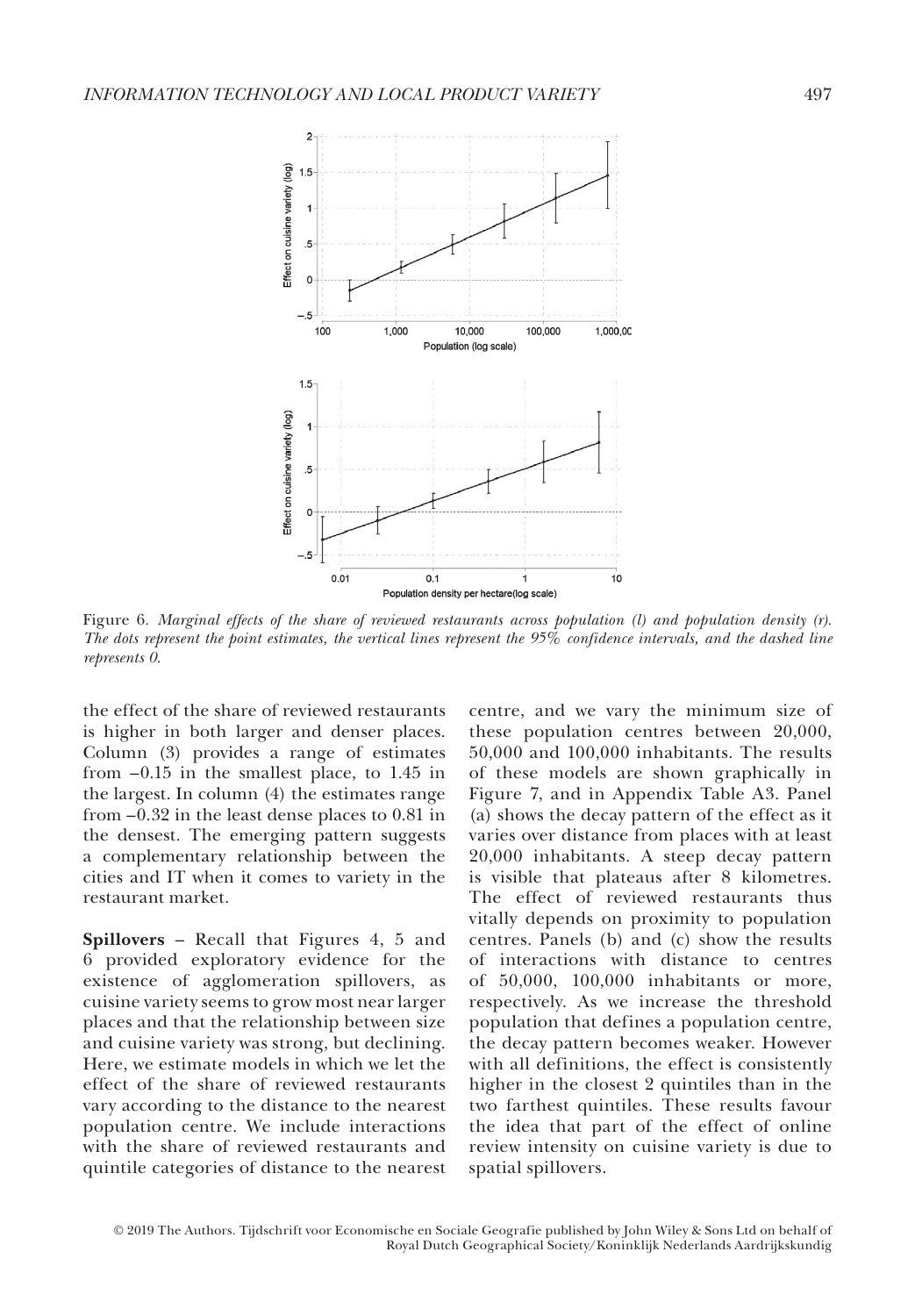|                                   | (1)                     | (2)                     | (3)                    | (4)                    |
|-----------------------------------|-------------------------|-------------------------|------------------------|------------------------|
| Share of reviewed restaurants     | $0.254***$              | $0.211***$              | $0.404***$             | $0.295***$             |
| $\times$ population (log)         | (0.0442)                | (0.0469)                | (0.0570)<br>$0.200***$ | (0.0576)               |
| $\times$ population density (log) |                         |                         | (0.0368)               | $0.164***$<br>(0.0442) |
| Population (log)                  | $0.225***$<br>(0.0163)  |                         | $0.146***$<br>(0.0206) |                        |
| Area (log)                        | $0.0385***$<br>(0.0149) |                         | $0.0365**$<br>(0.0144) |                        |
| Population density (log)          |                         | $0.0722***$<br>(0.0145) |                        | 0.00508<br>(0.0227)    |
| Restaurants/capita                | 27.16***                | 13.70***                | 28.48***               | 14.37***               |
|                                   | (3.182)                 | (3.044)                 | (3.084)                | (3.074)                |
| Number of cuisines 2000 (log)     | $0.576***$              | $0.843***$              | $0.551***$             | $0.830***$             |
|                                   | (0.0291)                | (0.0225)                | (0.0296)               | (0.0231)               |
| Share young                       | 0.585                   | $1.154*$                | 0.441                  | 0.970                  |
|                                   | (0.575)                 | (0.602)                 | (0.567)                | (0.605)                |
| Share old                         | 0.278                   | 0.172                   | 0.367                  | 0.195                  |
|                                   | (0.307)                 | (0.334)                 | (0.302)                | (0.334)                |
| Average household size            | $-0.187$                | $-0.115$                | $-0.161$               | $-0.0974$              |
|                                   | (0.114)                 | (0.122)                 | (0.111)                | (0.120)                |
| Average household income          | 0.0455                  | $-0.00251$              | $-0.0170$              | $-0.0575$              |
|                                   | (0.127)                 | (0.135)                 | (0.124)                | (0.136)                |
| Share western foreign             | $-0.0889$               | $-0.205$                | $-0.0864$              | $-0.214$               |
|                                   | (0.204)                 | (0.223)                 | (0.203)                | (0.221)                |
| Share non-western foreign         | 0.397                   | 1.342***                | 0.235                  | 1.273***               |
|                                   | (0.296)                 | (0.401)                 | (0.291)                | (0.389)                |
| Share high educated               | 0.00146                 | 0.000569                | 0.000822               | $6.42e-0.5$            |
|                                   | (0.00152)               | (0.00163)               | (0.00154)              | (0.00162)              |
| Hotel beds/capita                 | $-0.253*$               | $-0.144$                | $-0.254**$             | $-0.122$               |
|                                   | (0.129)                 | (0.152)                 | (0.122)                | (0.153)                |
| Constant                          | $-0.672$                | 0.126                   | $-0.0713$              | 0.674                  |
|                                   | (1.202)                 | (1.231)                 | (1.167)                | (1.248)                |
| Observations                      | 1,280                   | 1,280                   | 1,280                  | 1,280                  |
| R-squared                         | 0.836                   | 0.803                   | 0.840                  | 0.806                  |

Table 2. *OLS Regression models cuisine count and reviewed restaurants.*

*Notes:* Dependent variable: Cuisine count (log). Robust standard errors in parentheses. \*\*\**p* < 0.01, \*\**p* < 0.05, \**p* < 0.1. Population (log) and Population density (log) are mean-centred, for ease of interpretation of the main effects.

**Sensitivity analysis** – In this subsection we submit our results to several sensitivity checks. Table 3 presents the sensitivity analysis for which we use Table 2, column (3) as a baseline, so we include an interaction between the share of reviewed restaurants and population.

One potential drawback of the analysis conducted in the previous subsection is the limited categorisation of cuisines in the dependent variable (20 categories). This may lead to

measurement error, especially in the largest cities that have close to 20 cuisines. In column (1) we check whether our results are not dependent on observations from these largest cities. Therefore we limit the sample to places that do not exceed 100,000 inhabitants. The results are similar to the baseline estimate, with a comparable interaction between IT usage and population.

In column (2) we use an alternative measure of review website penetration: the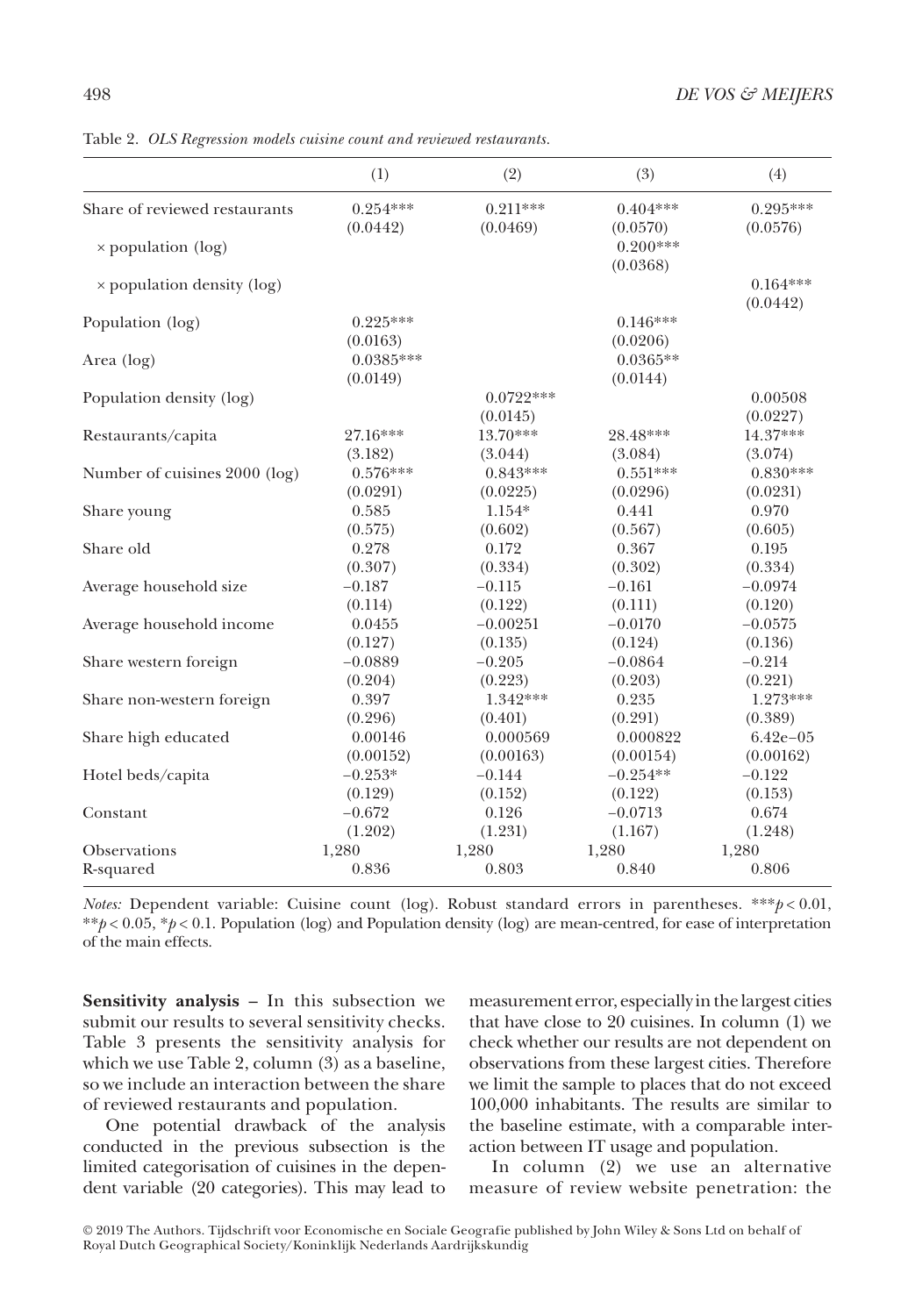



© 2019 The Authors. Tijdschrift voor Economische en Sociale Geografie published by John Wiley & Sons Ltd on behalf of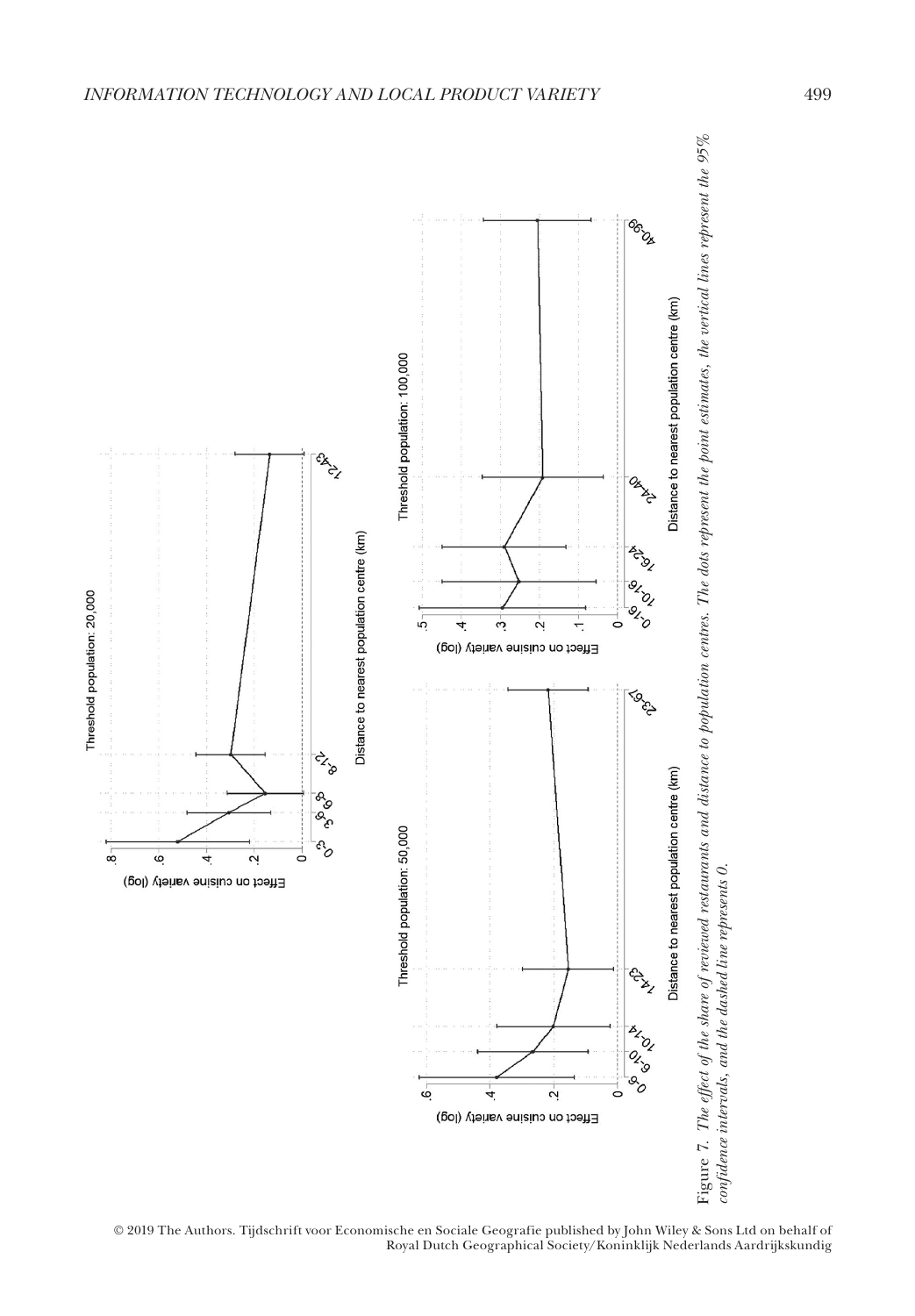|                               | (1)             | (2)            | (3)          |
|-------------------------------|-----------------|----------------|--------------|
| Variables                     | Pop $\leq 100k$ | Reviews/capita | Municipality |
| Share of reviewed restaurants | $0.409***$      |                | $0.473***$   |
|                               | (0.0552)        |                | (0.130)      |
| $\times$ population (log)     | $0.228***$      |                | $-0.273$     |
|                               | (0.0362)        |                | (0.166)      |
| Reviews per capita            |                 | $0.767**$      |              |
|                               |                 | (0.374)        |              |
| $\times$ population (log)     |                 | $0.340**$      |              |
|                               |                 | (0.158)        |              |
| Population (log)              | $0.133***$      | $0.210***$     | $0.407***$   |
|                               | (0.0204)        | (0.0162)       | (0.0900)     |
| Control variables             | Yes             | Yes            | Yes          |
| <b>Observations</b>           | 1,258           | 1,280          | 389          |
| R-squared                     | 0.824           | 0.832          | 0.792        |
| F-statistic                   |                 |                |              |
| Endogeneity test (p)          |                 |                |              |

Table 3. *Sensitivity regressions population.*

*Notes:* Dependent variable: Cuisine count (log). Robust standard errors in parentheses. \*\*\**p* < 0.01, \*\* $p < 0.05$ , \* $p < 0.1$ . Population (log) is mean-centred, for ease of interpretation of the main effects.

number of reviews per capita. In the average city, a standard deviation (about 0.06) increase in the number of reviews per capita, results in a 4.7 per cent increase in cuisine variety, which is comparable to the results in the previous subsection. The estimated interaction term is positive, in line with the other models.

In column (3) we check whether our results are sensitive to choosing another geographical scale of analysis. In the previous regression models cuisine variety was analysed at the level of places. Arguably, this is a lower bound of the geographical extent of restaurant markets. Therefore we analyse cuisine variety at the level of municipalities (covering 86 square kilometres on average). The summary statistics of these data are in Appendix Table A4. We find a positive effect of the share of reviewed restaurants on cuisine variety that is somewhat greater than the baseline estimate. An increase of 0.25 in the share of reviewed restaurants leads to a 12.5 percent increase in cuisine variety (vs. 10.6% in Table 2 column (3)). At the municipality level the interaction term is insignificant. This result suggests that the interaction effect between size and information depends crucially on the spatial scale of analysis.

Several conclusions can be drawn from our sensitivity analysis. First, the notion that there is a positive and significant effect of online review intensity on cuisine variety is particularly robust to our sensitivity checks. Second, whether the effect of online information is greater in larger places depends crucially on the spatial scale at which the analysis is done. Finally, at the level of places, the positive interaction effect remains a robust finding.

#### **CONCLUSION**

In the literature it is often shown that while IT acts as a substitute for many urban benefits*,* IT also complements the variety economies of agglomeration, because a greater extent of online local information stimulates demand for local goods, thereby promoting the entry of new varieties (Sinai & Waldfogel 2004; Anenberg & Kung 2015). We find that IT usage in the restaurant market (reviews) has a significant and positive effect on local cuisine variety that increases with place size. This suggests a complementary relationship between agglomeration and IT, when it comes to local variety. However, the complementary relation between online information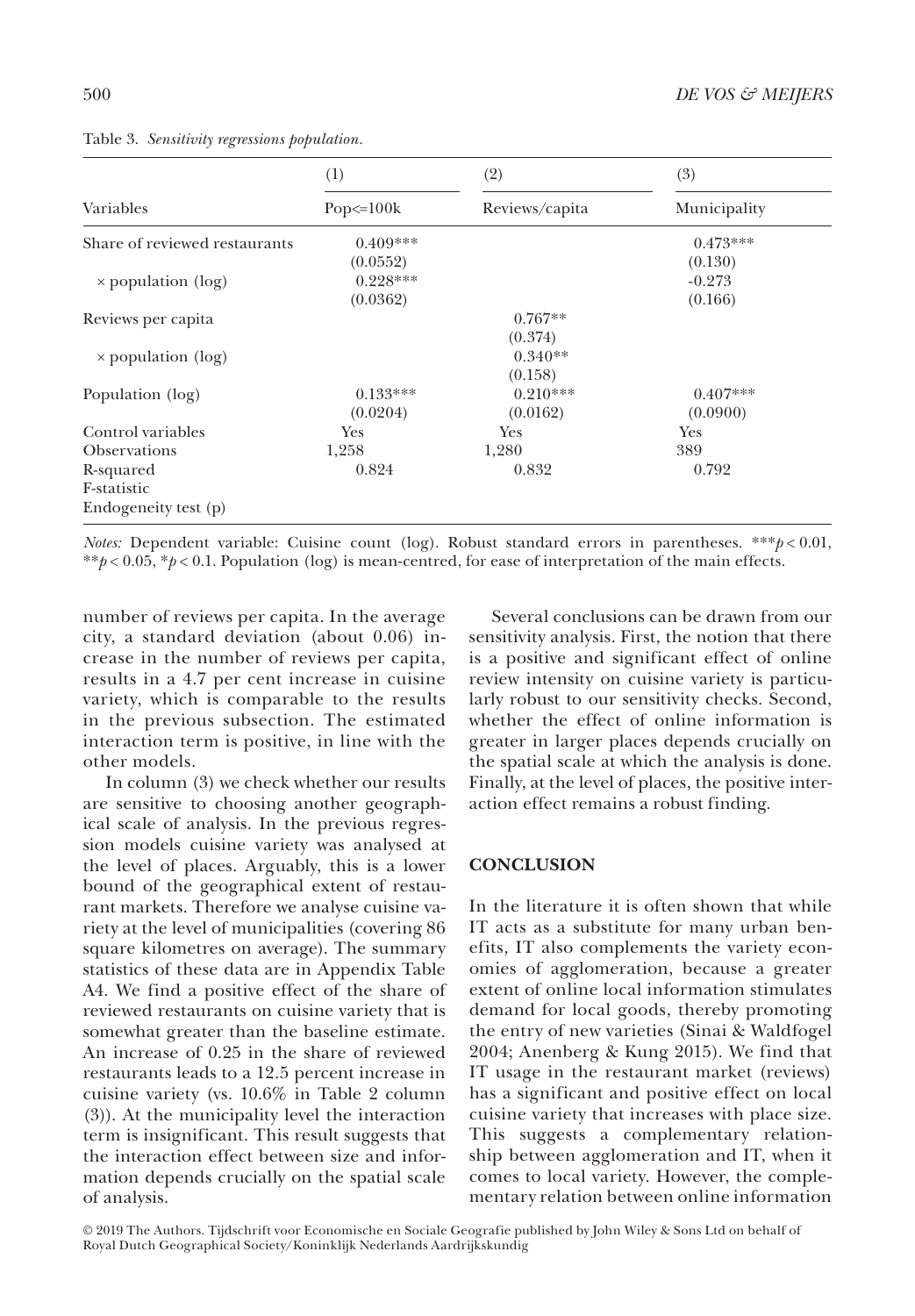and variety decays with distance from large population centres, which indicates that IT allows places in the vicinity of these centres to 'borrow size' of their neighbours, and sustain a higher variety of cuisines. IT decreases spatial information frictions, and makes these places more accessible for residents of neighbouring areas. The complementarity between IT and local variety thus not only comes from more efficient information exchange, and increased local demand, but also from an increased geographical extent of markets.

We have three suggestions for further research into the link between IT and agglomeration. First of all, we identify a geographical effect of IT, referred to as 'borrowed size': agglomeration spillovers to smaller nearby places causing the increasing disconnection between size and function. However, conclusive evidence of this mechanism should ideally come from travel behaviour data that shows that (1) inhabitants of large towns are indeed travelling longer for consumption purposes, (2) this is particularly so for users of online platforms, and (3) this coincides with the penetration of online reviews. Second, our measure of reviewed restaurants only includes the entries on one website. For a long time Iens.nl was the market leading website, but there are rapid changes in the world of online culinary reviews, and information can now be found through various sources including Google Places, TripAdvisor, Facebook, and through personal blogs. While we feel that Iens.nl penetration may be a good proxy for the usage rate of all these sources, future measures of online information may have to take into account this increasingly scattered landscape. Third, variety increases may not benefit all consumers equally. Several scholars have proposed that high skilled individuals have a higher love of variety, and may thus benefit most (Adamson *et al*. 2004; Lee 2010). Future research may be aimed at finding out whether the benefits of IT have a skill-bias.

The results in this paper have multiple implications for strands of literature that do not focus on the effects of IT on agglomeration externalities of consumption. This paper is the first to estimate the relationship between cuisine variety and population size in

a European context with many small settlements. The estimated elasticities of cuisine variety with respect to population are between 0.133 and 0.407. This is lower than the elasticity estimates reported by Schiff (2015) for the US (between 0.35 and 0.49), most likely due to the inclusion of smaller places. Relatedly, there seems to be a central place pattern to the distribution of cuisine varieties among Dutch municipalities. However, by adding a temporal dimension to this relationship, we show a declining relationship between size and variety, and a decreasing hierarchy among settlements. This may indicate that central place theory is becoming less useful in describing spatial patterns of consumption, and our results strengthen the idea that the focus should move more towards complementarity instead of hierarchy (Meijers 2007).

Finally, our results call for a renewed debate on the effects of IT on agglomeration. Substitution, complementarity, and spillover mechanisms are most likely present in the interaction between IT and other aspects of agglomeration, including face-to-face contact, knowledge spillovers, sharing of public goods and other amenities.

#### **Acknowledgement**

This work benefited from a VIDI grant with grant no. 452-14-004, provided by the Netherlands Organisation for Scientific Research (NWO)

#### **Notes**

1. Growing demand does not necessarily lead to higher product variety. Shaked and Sutton (1987) propose that this depends crucially on whether quality is predominantly produced with fixed rather than variable costs. In the former case quality tends to increase with market size while the industry remains concentrated, in the latter case the range of qualities tends to increase with market size. Berry and Waldfogel (2010) take this prediction to the data, and find that newspaper markets tend to remain concentrated, while restaurant markets offer more variety with increasing market size. Schiff (2015) shows that the relationship between market size and variety holds both with a general 'love of variety', and in the case that every consumer has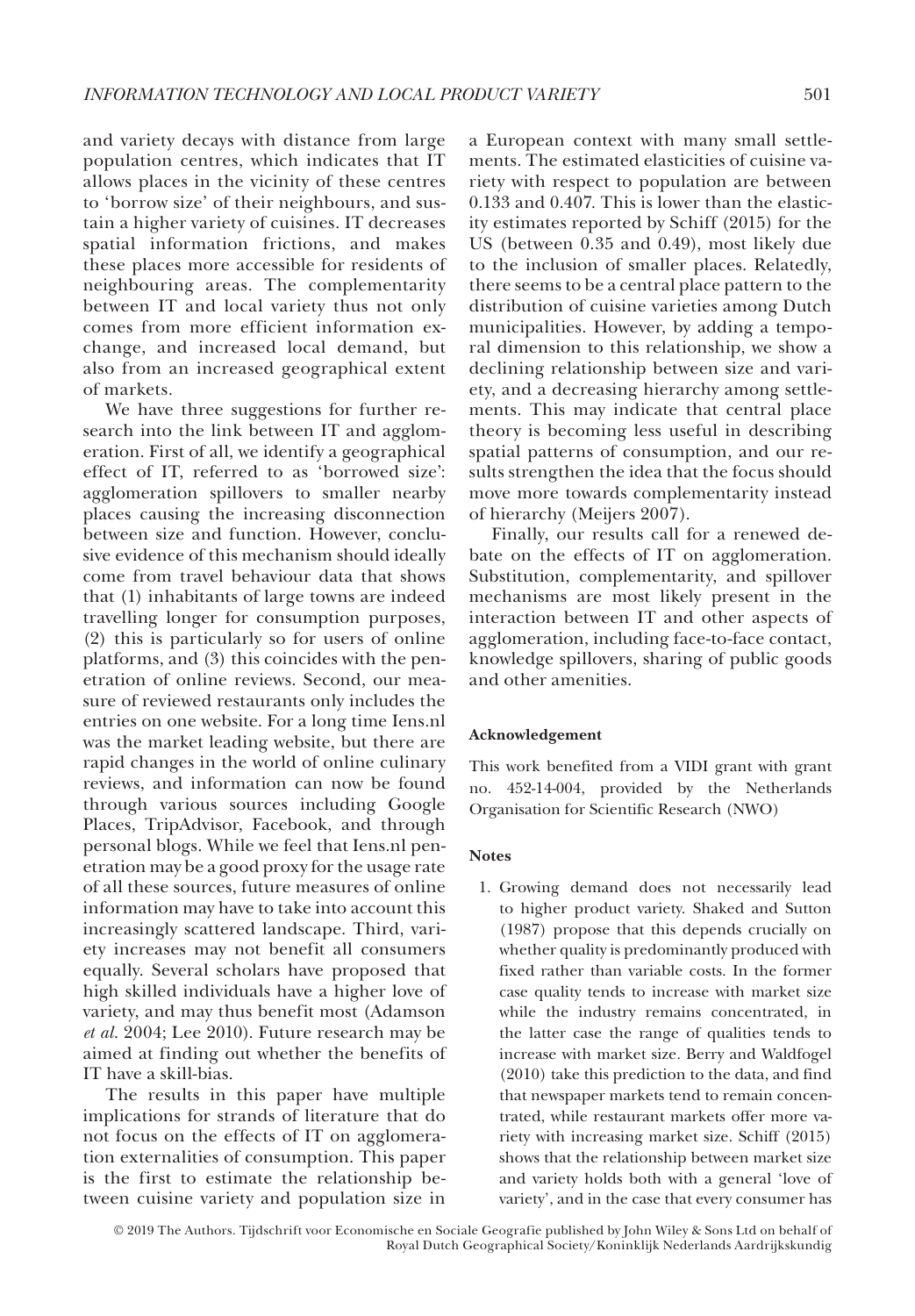a preferred restaurant type, given that there is a taste hierarchy.

- 2. Since September 2016, Iens.nl has been taken over by TripAdvisor. This explains the sudden bifurcation of the two trends in Figure 1 around the end of 2016.
- 3. 'Cheung Kwok Low' was the first Chinese restaurant in the Netherlands, with a clientele consisting of Chinese sailors [\(http://www.](http://www.isgeschiedenis.nl/nieuws/de-geschiedenis-van-de-afhaalchinees-in-nederland/) [isgeschiedenis.nl/nieuws/de-geschiedenis](http://www.isgeschiedenis.nl/nieuws/de-geschiedenis-van-de-afhaalchinees-in-nederland/)[van-de-afhaalchinees-in-nederland/](http://www.isgeschiedenis.nl/nieuws/de-geschiedenis-van-de-afhaalchinees-in-nederland/)). 'Kong Hing' in Amsterdam was the first restaurant that actively aimed to serve Dutch customers [\(http://](http://www.iisg.nl/collections/chinezen-zeedijk/chinezen-nl.php) [www.iisg.nl/collections/chinezen-zeedijk/](http://www.iisg.nl/collections/chinezen-zeedijk/chinezen-nl.php) [chinezen-nl.php](http://www.iisg.nl/collections/chinezen-zeedijk/chinezen-nl.php)).
- 4. "Wezenlijk Nederlands belang", see Artikel 13 sub b Vreemdelingenwet 2000.
- 5. Treaty Establishing the European Economic Community, 25 March 1957.
- 6. Because we measure the universe of restaurants at the beginning of 2016, and the number restaurants registered at Iens.nl more than half a year later, there may be a slight measurement error. Indeed, 23 out of 2,249 places show a share of reviewed restaurants higher than 1, which we normalise to 1. This does not affect the results.
- 7. A potential bias may still exist if Iens registration lowers the bar for people to leave a review, and restaurant owners with rare cuisines may push customers more to leave reviews. As we control for competition, this bias is only relevant in case of registrations by restaurants not triggered by competition.

#### **REFERENCES**

- Adamson, D.W., D.E. Clark & M.D. Partridge (2004), Do Urban Agglomeration Effects and Household Amenities have a Skill Bias? *Journal of Regional Science* 44, pp. 201–223.
- Alonso, W. (1973), Urban Zero Population Growth. *Daedalus* 102, pp. 191–206.
- ANDERSON, M.L. & J. MAGRUDER (2011), Learning from the Cloud: Regression Discontinuity Estimates of the Effects of an Online Review Database. *The Economic Journal* 122, pp. 957–989.
- Anenberg, E. & E. Kung (2015), Information Technology and Product Variety in the City : The Case of Food Trucks. *Journal of Urban Economics* 90, pp. 60–78.
- Angrist, J.D. & J.S. Pischke (2008), *Mostly Harmless Econometrics: An Empiricist's Companion*. Princeton, NJ: Princeton University Press.
- BERRY, S. & J. WALDFOGEL (2010), Product Quality and Market Size. *The Journal of Industrial Economics* 58, pp. 1–31.
- BOTERMAN, W.R. (2018), A Flavour of Class-based Spatial Change: Geographies of Haute Cuisine in the Netherlands. *Tijdschrift voor Economische en Sociale Geografie* 109, pp. 161–170.
- Cairncross, F. (1997), *The Death of Distance: How the Communication Revolution is Changing our Lives*. Boston, MA: Harvard Business School Press.
- Chen, Y. & S.S. Rosenthal (2008), Local Amenities and Life-cycle Migration: Do People Move for Jobs or Fun? *Journal of Urban Economics* 64, pp. 519–537.
- Christaller, W. (1966), *Central Places in Southern Germany*. Englewood Cliffs, NJ: Prentice-Hall.
- Couture, V. (2013), *Valuing the Consumption Benefits of Urban Density*. Berkeley, CA: University of California.
- de Lange, T. (2016), *Wezenlijk Nederlands Belang: De toelating tot Nederland van ondernemers van buiten de EU*. Oisterwijk: Wolf Legal Publishers.
- Desoucey, M. (2010), Gastronationalism: Food Traditions and Authenticity Politics in the European Union. *American Sociological Review* 75, pp. 432–455.
- Friedman, T.L. (2005), *The World Is Flat: A Brief History of the Twenty-first Century*. New York: Farrar, Straus and Giroux.
- Gaspar, J. & E. Glaeser (1998), Information Technology and the Future of Cities. *Journal of Urban Economics* 43, pp. 136–156.
- Glaeser, E. L., J. Kolko & A. Saiz (2001), Consumer City. *Journal of Economic Geography* 1, pp. 27–50.
- GOLDFARB, A. & C. TUCKER (2017), Digital Economics. NBER Working Paper 23684.
- Jensen, R. (2007), The Digital Provide: Information (Technology), Market Performance, and Welfare in the South Indian Fisheries Sector. *The Quarterly Journal of Economics* 122, pp. 879–924.
- Koopman, E.R. (2002), *Wezenlijk Nederlands Belang en Economische Migratie: Nationaal Toelatingsbeleid ten Aanzien van Buitenlandse Werknemers en Zelfstandigen*. University of Amsterdam (UvA).
- Huang, P., N.H. Lurie & S. Mitra (2009), Searching for Experience on the Web: An Empirical Examination of Consumer Behavior for Search and Experience Goods. *Journal of Marketing* 73, pp. 55–69.
- Leamer, E.E. & M. Storper (2001), The economic geography of the internet age. *Journal of International Business Studies* 32, pp. 641–665.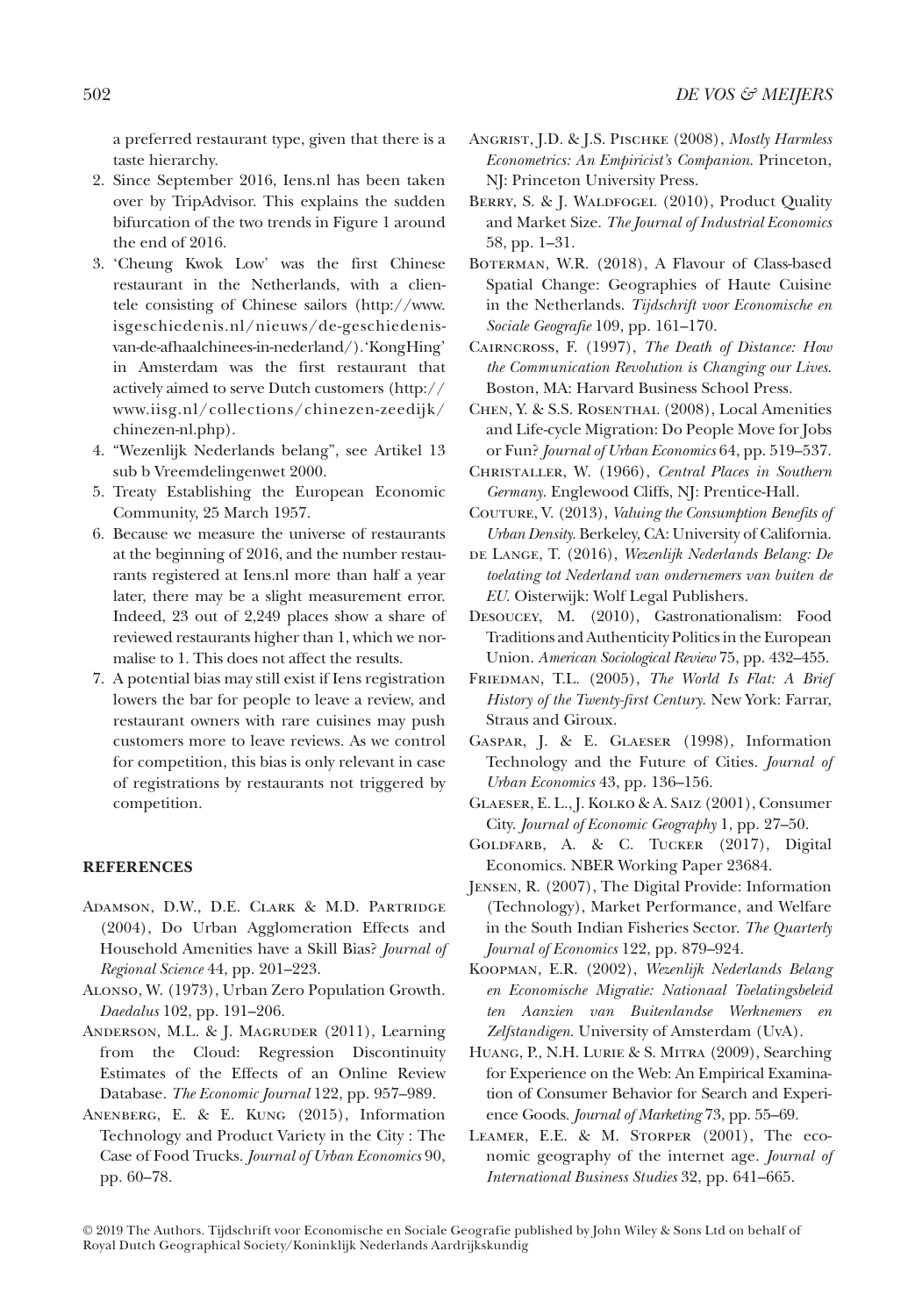- Lee, S. (2010), Ability Sorting and Consumer City. *Journal of Urban Economics* 68, pp. 20–33.
- Li, X., L.M. Hitt & Z.J. Zhang (2011), Product Reviews and Competition in Markets for Repeat Purchase Products. *Journal of Management Information Systems* 27, pp. 9–42.
- Meijers, E.J. (2007), From Central Place to Network Model: Theory and Evidence of a Paradigm Change. *Tijdschrift voor Economische en Sociale Geografie* 98, pp. 245–259.
- Meijers, E.J. & M.J. Burger (2017), Stretching the Concept of 'Borrowed Size'. *Urban Studies* 54, pp. 269–291.
- Mokhtarian, P.L. & G. Tal (2013), Impacts of ICT on Travel Behavior: A Tapestry of Relationships. *In*: J.-P. Rodrigue, T. Notteboom & J. Shaw, eds., *The Sage handbook of transport studies*, pp. 241–260. London: Sage.
- Mori, T., K. Nishikimi & T.E. Smith (2008), The Number-average Size Rule: A New Empirical Relationship between Industrial Location and City Size. *Journal of Regional Science* 48, pp. 165–211.
- PHELPS, N.A., R.J. FALLON & C.L. WILLIAMS (2001), Small Firms, Borrowed Size and the Urban-rural Shift. *Regional Studies* 35, pp. 613–624.
- Rosenthal, S.S. & W.C. Strange (2004), Evidence on the Nature and Sources of Agglomeration Economies. *In*: J. Vernon Henderson & J.-F. Thisse, eds., *Handbook of Regional and Urban Economics*. *Vol.* 4, pp. 2120–2167. Amsterdam: Elsevier.
- SCHIFF, N. (2015), Cities and Product Variety: Evidence from Restaurants. *Journal of Economic Geography* 15, pp. 1085–1123.
- SHAKED, A. & J. SUTTON (1987), Product Differentiation and Industrial Structure. *The Journal of Industrial Economics* 36, pp. 131–146.
- SINAI, T. & J. WALDFOGEL (2004), Geography and the Internet: Is the Internet a Substitute or a Complement for Cities? *Journal of Urban Economics* 56, pp. 1–24.
- TERHORST, P. & H. ERKUŞ-ÖZTÜRK (2018), Carriers of Change and Continuity: New Restaurants in Amsterdam. *Tijdschrift voor Economische en Sociale Geografie* 109, pp. 144–160.
- Van Voskuilen, M. (2013), *Van Table d'hôte tot Haute Cuisine: Restaurants in Amsterdam in de Negentiende Eeuw*. Universiteit van Amsterdam.
- WALDFOGEL, J. (2008), The Median Voter and the Median Consumer: Local Private Goods and Population Composition. *Journal of Urban Economics* 63, pp. 567–582.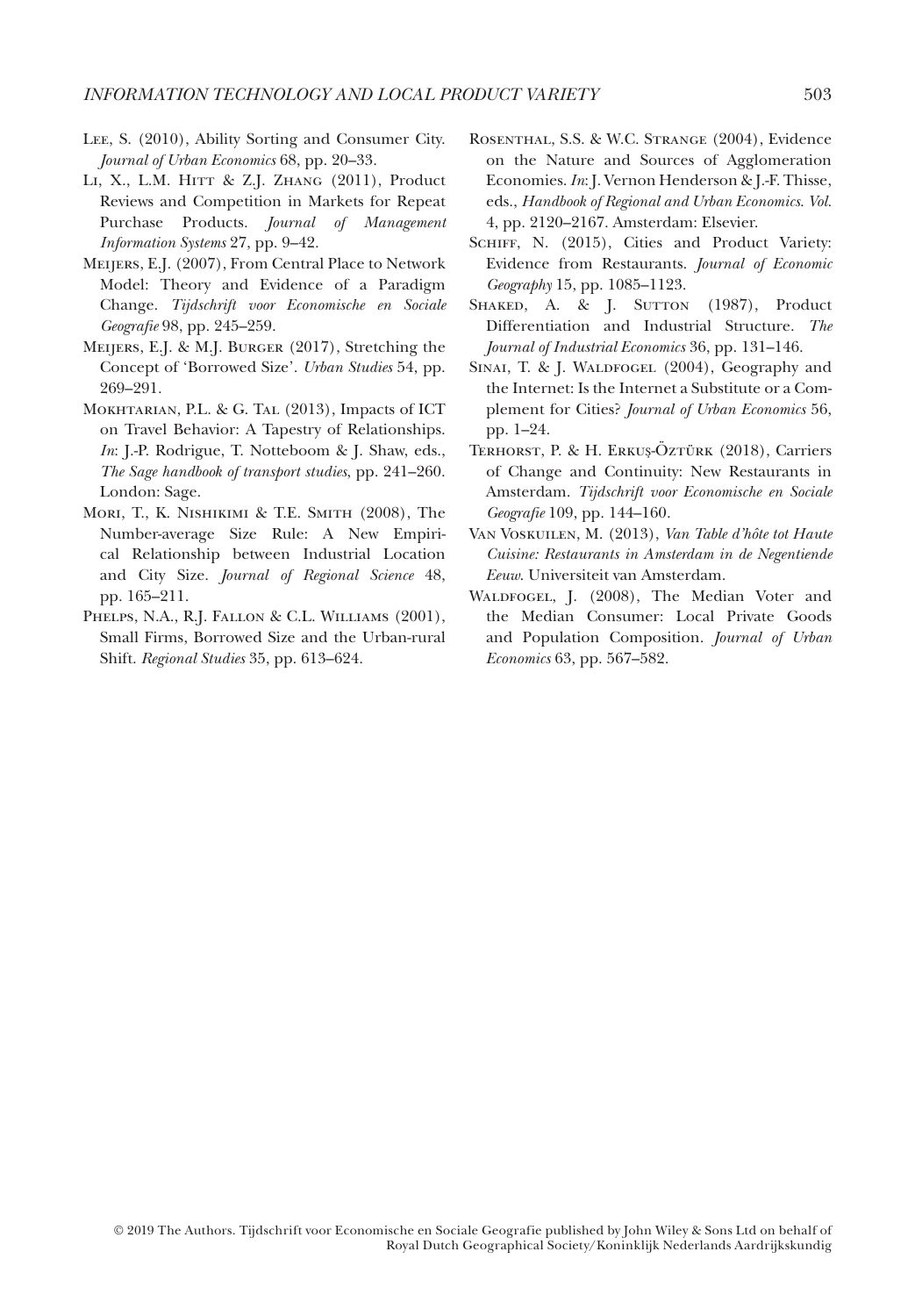# APPENDIX

|                                |                | 2000   |          |         |                | 2016   |          |         |
|--------------------------------|----------------|--------|----------|---------|----------------|--------|----------|---------|
|                                | (1)            | (2)    | (3)      | (4)     | (5)            | (6)    | (7)      | (8)     |
| Variables                      | Mean           | Sd     | Min      | Max     | Mean           | sd     | Min      | Max     |
| Number of cuisines<br>Cuisines | 1.434          | 2.210  | $\theta$ | 20      | 1.737          | 2.739  | $\theta$ | 20      |
| Dutch-French                   | 2.410          | 7.910  | $\theta$ | 213     | 2.116          | 7.623  | $\theta$ | 247     |
| Italian                        | 0.401          | 3.469  | $\Omega$ | 152     | 0.562          | 5.196  | $\Omega$ | 231     |
| Greek                          | 0.145          | 0.663  | $\theta$ | 12      | 0.155          | 0.691  | $\Omega$ | 12      |
| Turkish                        | 0.0651         | 0.784  | $\theta$ | 27      | 0.120          | 1.459  | $\Omega$ | 49      |
| Southern-European              | 0.0289         | 0.452  | $\theta$ | 20      | 0.140          | 1.244  | $\theta$ | 49      |
| Spanish-Portuguese             | 0.0314         | 0.488  | $\theta$ | 20      | 0.0656         | 0.737  | $\theta$ | 31      |
| Eastern-European               | 0.0322         | 0.273  | $\theta$ | 7       | 0.0151         | 0.159  | $\theta$ | 5       |
| Other European                 | 0.0550         | 0.432  | $\theta$ | 13      | 0.143          | 0.993  | $\theta$ | 36      |
| International                  | 0.195          | 2.340  | $\theta$ | 108     | 0.591          | 5.834  | $\Omega$ | 255     |
| Chinese-Indonesian             | 0.896          | 4.676  | $\theta$ | 160     | 0.730          | 3.532  | $\theta$ | 110     |
| <i>Japanese</i>                | 0.0269         | 0.413  | $\theta$ | 17      | 0.142          | 1.466  | $\theta$ | 61      |
| Other Asian                    | 0.0305         | 0.679  | $\theta$ | 32      | 0.0660         | 1.106  | $\theta$ | 49      |
| Thai                           | 0.0415         | 0.709  | $\theta$ | 32      | 0.0599         | 0.916  | $\theta$ | 39      |
| Indian                         | 0.0334         | 0.657  | $\theta$ | 30      | 0.123          | 1.501  | $\theta$ | 60      |
| Argentinian                    | 0.0350         | 0.514  | $\theta$ | 23      | 0.0566         | 1.157  | $\theta$ | 56      |
| Mexican                        | 0.0371         | 0.370  | $\theta$ | 12      | 0.0350         | 0.402  | $\theta$ | 17      |
| American (US)                  | 0.0375         | 0.254  | $\theta$ | 7       | 0.0399         | 0.319  | $\theta$ | 10      |
| Surinamese                     | 0.0200         | 0.405  | $\theta$ | 14      | 0.0248         | 0.471  | $\theta$ | 18      |
| Other American                 | 0.0159         | 0.236  | $\theta$ | 10      | 0.0261         | 0.377  | $\theta$ | 16      |
| Other Foreign                  | 0.0334         | 0.413  | $\theta$ | 17      | 0.0525         | 0.718  | $\theta$ | 29      |
| N                              | 2,456          |        |          |         | 2,456          |        |          |         |
| Population<br>N                | 6,501<br>2,439 | 24,747 | $\theta$ | 645,650 | 6,924<br>2,452 | 27,688 | $\theta$ | 747,725 |

Table 1. *Summary statistics cuisine data, 2000 and 2016.*

# Table A2. *Summary statistics regression sample*

|                               | (1)     | (2)     | (3)      | $\left( 4\right)$ | (5)     |
|-------------------------------|---------|---------|----------|-------------------|---------|
| Variables                     | Mean    | Sd      | Min      | p50               | Max     |
| Number of cuisines            | 3.176   | 3.147   |          | $\overline{2}$    | 20      |
| Number of cuisines 2000       | 2.594   | 2.534   |          | $\overline{2}$    | 20      |
| Number of restaurants         | 33.71   | 147.9   |          | 11                | 4,088   |
| Number of restaurants/capita  | 0.00388 | 0.00493 | 0.000292 | 0.00263           | 0.0651  |
| Hotel beds/capita             | 0.0285  | 0.0934  | 0        | 0.00485           | 1.195   |
| Share of reviewed restaurants | 0.417   | 0.238   | $\theta$ | 0.427             | 1       |
| Number of reviews/capita      | 0.0273  | 0.0629  | $\Omega$ | 0.00891           | 0.992   |
| Population                    | 12.437  | 37,477  | 235      | 4,050             | 747.725 |
| Population density            | 0.580   | 0.787   | 0.00629  | 0.275             | 6.415   |
| Area (hectare)                | 1,956   | 1,976   | 20.86    | 1.453             | 26,058  |
| Average household size        | 2.337   | 0.199   | 1.670    | 2.330             | 3.334   |
| Average household income      | 36,727  | 4,592   | 25,200   | 36,300            | 81,800  |

Continued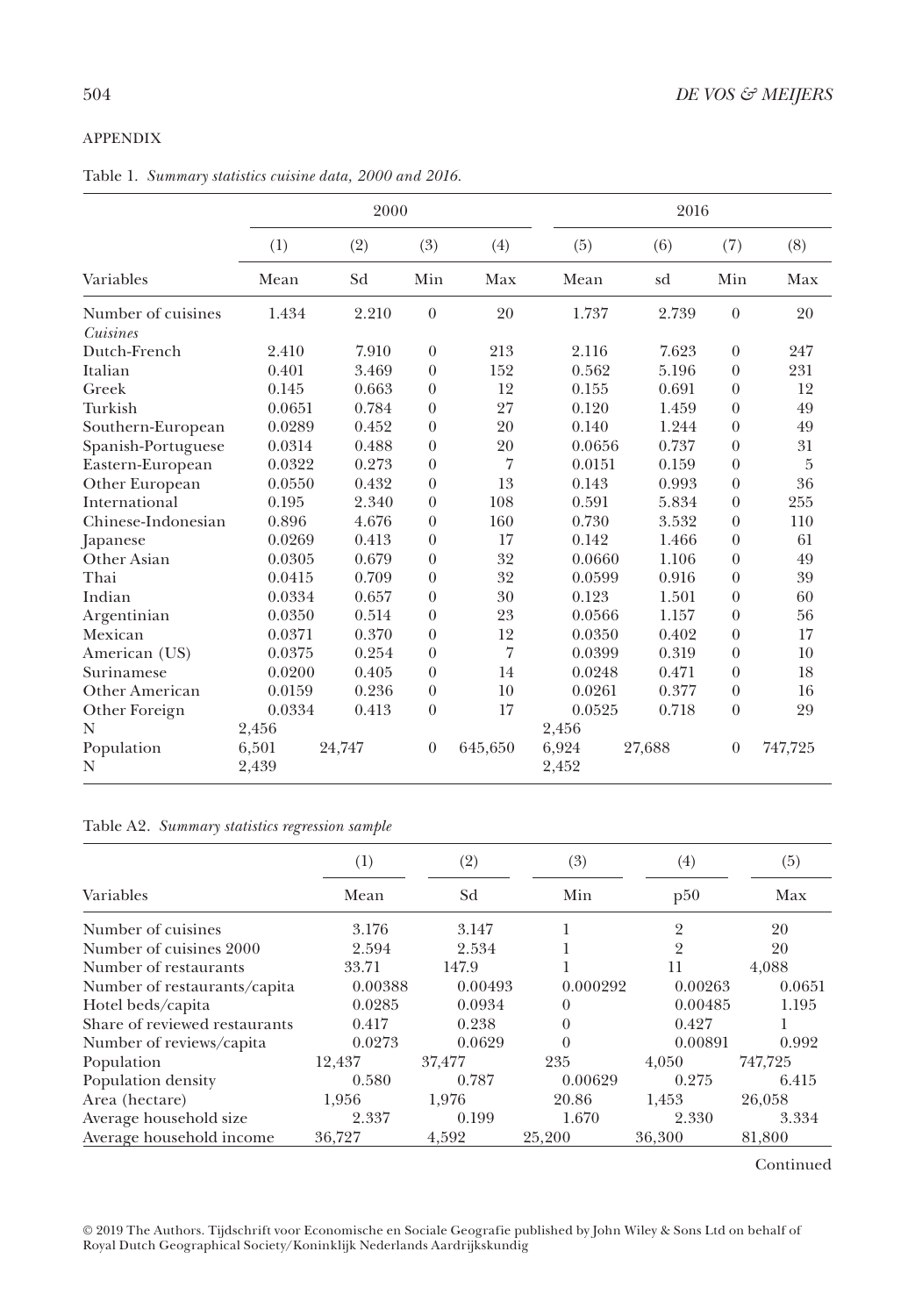|                          | $^{(1)}$ | (2)    | (3)      | (4)    | (5)   |
|--------------------------|----------|--------|----------|--------|-------|
| Variables                | Mean     | Sd     | Min      | p50    | Max   |
| Share high educated      | 25.29    | 7.686  | $\theta$ | 24.90  | 96.80 |
| Share young              | 0.161    | 0.0275 | 0.0545   | 0.161  | 0.349 |
| Share old                | 0.207    | 0.0436 | 0.0533   | 0.204  | 0.451 |
| Share western foreign    | 0.0733   | 0.0479 | $\theta$ | 0.0640 | 0.583 |
| Share nonwestern foreign | 0.0407   | 0.0460 | $\theta$ | 0.0263 | 0.636 |
| N                        |          |        | 1,280    |        |       |

# Table A2. *(Continued)*

Table A3. *Regression models spatial spillovers.*

|                                | (1)        | (2)        | (3)        |
|--------------------------------|------------|------------|------------|
| Share of reviewed restaurants  |            |            |            |
| × distance quintile I          | $0.519***$ | $0.357**$  | $0.301**$  |
|                                | (0.153)    | (0.139)    | (0.121)    |
| $\times$ distance quintile II  | $0.304***$ | $0.316***$ | $0.211**$  |
|                                | (0.0899)   | (0.0874)   | (0.106)    |
| $\times$ distance quintile III | $0.152*$   | $0.247***$ | $0.271***$ |
|                                | (0.0821)   | (0.0922)   | (0.0816)   |
| $\times$ distance quintile IV  | $0.298***$ | $0.147**$  | $0.248***$ |
|                                | (0.0740)   | (0.0749)   | (0.0804)   |
| $\times$ distance quintile V   | $0.134*$   | $0.233***$ | $0.264***$ |
|                                | (0.0740)   | (0.0658)   | (0.0730)   |
| Distance quintile II           | 0.0721     | 0.0126     | 0.0193     |
|                                | (0.0821)   | (0.0776)   | (0.0747)   |
| Distance quintile III          | $0.173**$  | 0.0481     | 0.0282     |
|                                | (0.0818)   | (0.0765)   | (0.0723)   |
| Distance quintile IV           | 0.105      | 0.0625     | 0.0479     |
|                                | (0.0806)   | (0.0750)   | (0.0716)   |
| Distance quintile V            | $0.176**$  | 0.104      | 0.0442     |
|                                | (0.0813)   | (0.0749)   | (0.0724)   |
| Population (log)               | $0.229***$ | $0.231***$ | $0.230***$ |
|                                | (0.0171)   | (0.0169)   | (0.0173)   |
| Control variables              | Yes        | Yes        | Yes        |
| Threshold population           | 20,000     | 50,000     | 100,000    |
| <b>Observations</b>            | 1,280      | 1,280      | 1,280      |
| R-squared                      | 0.837      | 0.837      | 0.836      |

*Notes:* Dependent variable: Cuisine count (log) Robust standard errors in parentheses. \*\*\**p* < 0.01, \*\**p* < 0.05, \**p* < 0.1.